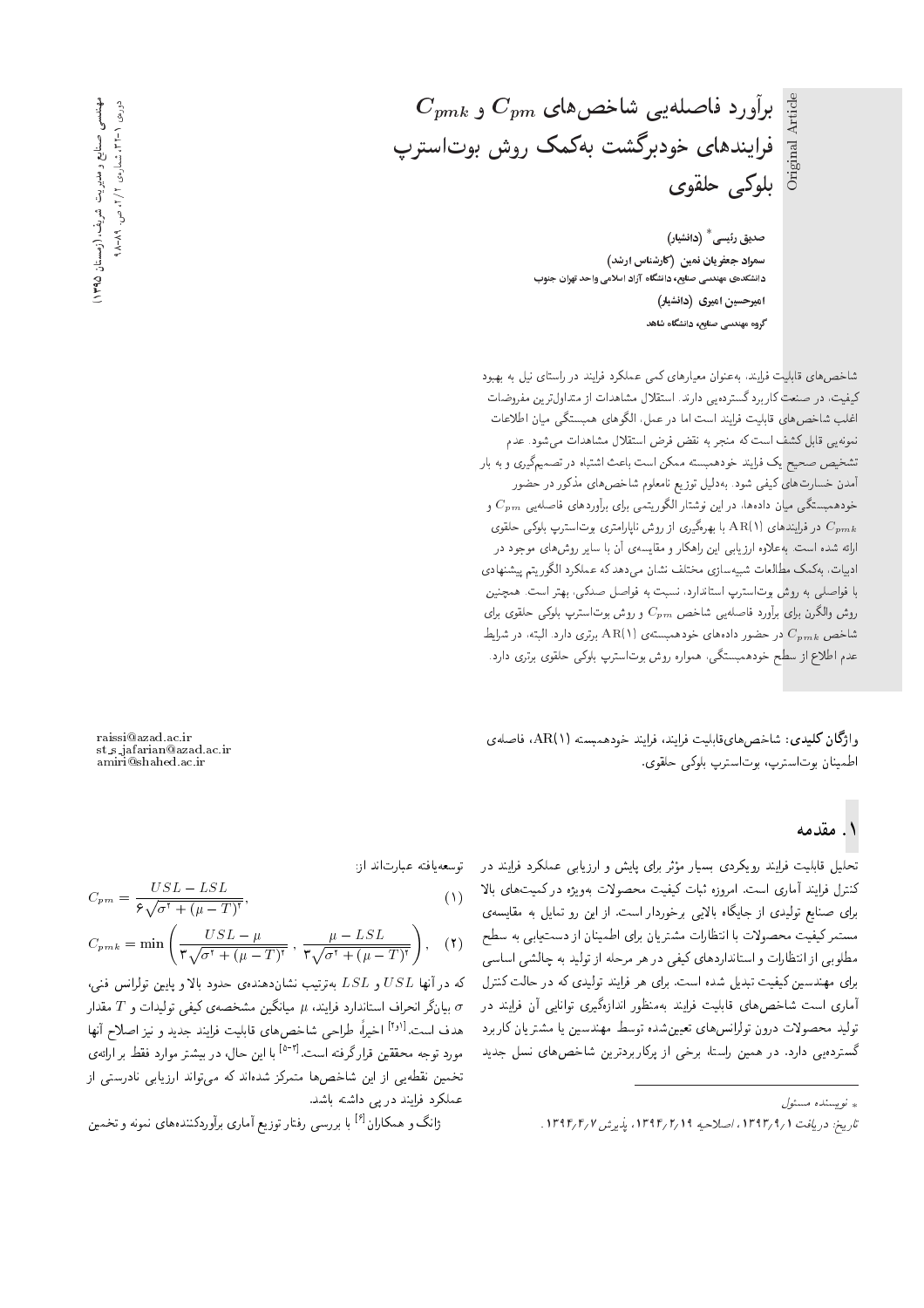فاصلهیی  $C_{pk}$  تحت فرض توزیع نرمال و استقلال مشاهدات نشان دادند که تغییرپذیری نمونه برای برآورد این شاخص۵ا را نمیتوان نادیده گرفت و باید برآورد فاصلهيى لحاظ شود. در همين راستا، مطالعات مختلفى براى ساختن حدود اطمينان از انواع شاخص هاى قابليت فرايند و با فرض داده هاى مستقل انجام شده است.<sup>[۱۱-۷]</sup><br>"

با پیشرفت فنآوریهای نوین بهویژه در بهرهگیری از حس&ها و همچنین تمایل روزافزون به برخطسازى روش هاى پايش فرايند باعث افزايش شديد حجم نمونه هاى در اختیار در بازههای زمانی کوتاه شده و شناسائی الگوهای مخفی راکه در نمونههای كوچك ميسر نبود ممكن ساخته است. صنايع شيميايي، دارويي و الكترونيك ازجمله مواردی هستند که در آنها مشخصههای کیفی چنین فرایندهایی اغلب سطوحی از خودهمبستگی را بروز میدهند. با استخراج الگوهای همبستگی میان اطلاعات نمونه یی، فرض استقلال نقض میشود و به نظر می رسد نمودارهای کنترل استاندارد اثربخشی لازم را ندارند.<sup>[۱۳</sup>۰<sup>۱۲]</sup> این امر ضرورت توسعه ی روش های جدید در پایش<br>کمر اصلیت باید با توکیلیسکن وكنترل را بيش از پيش أشكار مى كند.

در خصوص استخراج الگوهای همبستگی میان دادهها، باکس و جنکینز استراتژی سهمرحله بی را برای یافتن مدل مناسب و منطبق بر سری زمانی گسسته پیشنهاد کردند.<sup>[۱۲]</sup> یکی از مدل های سری زمانی خطی و تک متغیره که در الگوسازی<br>مقامت استفاده استفاده استفاده استفاده استفاده باشد و تخصیص استفاده که در وضعیتهای دنیای واقعی اهمیت زیادی دارد فرایند خودبرگشتی مرتبه اول (۱ AR( براساس رابطهى ٣ است:

$$
X_t - \mu = \phi_1(X_{t-1} - \mu) + a_t,
$$
\n<sup>(**T**)</sup>

 $X_{t-1}$  که در آن ۵٫۱ ضریب خودهمبستگی است و فرض میشود که  $a_t$  مستقل از است. واريانس مشاهدات نيز عبارت است از:

$$
\sigma_x^{\dagger} = \frac{\sigma_a^{\dagger}}{1 - \phi_1^{\dagger}}.
$$
 (†)

در این مطالعه لازم است با توجه به نمونهی در دسترس برای شاخص های قابلیت فرايند، برآورد نقطهيى محاسبه شود. با محاسبهى ميانگين و انحراف معيار نمونه مطابق رابطههای ۵ و ۶:

$$
\bar{x} = \frac{\sum_{i=1}^{n} x_i}{n},\tag{0}
$$

$$
S = \sqrt{\frac{\sum_{i=1}^{n} (x_i - \bar{x})^{\mathsf{T}}}{n - 1}},\tag{9}
$$

و سپس با جایگذاری  $\bar{x} = \mu = S$  و  $\sigma = \sigma$  در روابط ۱ و ۲ مقادیر تخمین نقطهیی از این شاخصها به دست میآید (در حضور خودهمبستگی از نوع (AR(۱ برای ۴ محاسبه ی مقدار واقعی  $C_{pm}$  و  $C_{pm}$  باید واریانس مشاهدات طبق رابطه ی محاسبه شود).

با توجه به اهمیت انجام مطالعات در شرایط نقض فرض استقلال، شور<sup>[۱۵]</sup> اثرات<br>مسطح میستگیند مختلف ناديده گرفتن خودهمبستگى در برآورد ميانگين و انحراف استاندارد فرايند را مورد بررسی قرار داد. اما نخستین روابط برای برآورد فاصله یی شاخص های قابلیت فرایند، با فرض حصول دادههایی از فرایندهای ایستای گوسی توسعه داده شد.<sup>[۱۶]</sup><br>آیستمریک ایستان برآوردکنندههای نقطهیی و فاصلهیی شاخصهای  $C_{pm}$  و  $C_{pk}$  برای مشاهدات اسال از فرایندهای (AR(۱)، ARMA(p, q) و ARMA(p, q) در ۵ گزارش مختلف ییشنهاد شد؛<sup>[۱۱]</sup> در اولین گزارش با وارد کردن خودهمبستگی، روابط بویلز<sup>[۱۱]</sup> برای<br>ما در مطالب ایران شاخص  $C_{pm}$  از حالت مشاهدات مستقل به حالت حضور مشاهداتی از فرایند

(AR(۱ توسعه یافت. سیس با مطالعهی شبیهسازی نشان داده شد که وابستگی بین مشاهدات بهشدت بر میزان پوشش تأثیر دارد. با انجام مطالعه، مشابه، <sup>[۱۶</sup>] تأثیر<br>بارستان دادههای خودهمبستهی نوع (۱ \AR) اینبار برای شاخص های  $C_{pm}$  و  $C_{pm}$  توسعه داده شد<sup>[۱۸]</sup> و با ارائهی رو یکردی استنباطی از فواصل اطمینان تقریبی، احتمال پوشش<br>میلیار در ۱۸۹۰  $C_{p\bm{k}}$  محاسبه شد. لاولیس و همکاران $^{[\,\prime\,]}$ حدود پایین اطمینان شاخص های و  $C_{p}$  و  $C_{p}$ را برای فرایند خودهمبستهی AR(۱) براساس شبیهسازی توزیع نمونهگیری تجربی توسعه دادند، و جداول کاربردی برای تنظیم کم ترین مقادیر مورد نیاز برآوردکنندههای شاخص براساس سطح اطمينان مشخص را تشكيل دادند. براى مطالعهى بيشتر درمورد تحقیقات مرتبط با شاخصهای قابلیت فرایند برخی منابع<sup>[۲۰]</sup> در دسترس<br>ا است.

متأسفانه، در تمامی مطالعات صورتگرفته توزیع احتمالی شاخص های قابلیت فرايند به عنوان اساس محاسبهى فاصلهى اطمينان، ناشناخته مانده است. بوتاسترپ روشی مبتنی بر استفاده از رایانه در استنباط آماری است که بدون نیاز به فرض های غیرواقعی و روابط خاص غیرقابل اثبات می تواند با استفاده از دادههای واقعی و الكوريتم هاى رايانهيى فهم مستقيمى از واريانس و فاصلهى اطمينان در اختيار کاربر قرار دهد. قابلیت استفاده از بوتاسترپ هم بهصورت پارامتری (با توزیع نمونه مشخص) و هم به صورت ناپارامتری (با توزیع نمونه نامشخص) از نقاط قوت این روش بهشمار می رود. دو مزیت اصلی روش بوتاسترپ بر روش های سنتی آماری عبارت است از:

- ۰۱ سادگی و امکان استنباط بدون مفروضات قوی برای توزیع؛
	- ۲. استوار بودن نسبت به روش های کلاسیک آماری.

تاکنون این تکنیک برای گسترهیی وسیعی، ازجمله در مسائل ایجاد فواصل اطمینان، توسعه یافته و در همین زمینه روشهای مختلفی ارائه شده است.<sup>[۲۲٫۲۱</sup>]<br>زبانکار استان ایرانی و ایرانی ایران فرانکلین و واسرمن<sup>[۲۳]</sup> اولین مطالعه در زمینهی بررسی خواص فاصلهی اطمینان روش های بوتاسترپ برای  $C_{pk}$  را در حالت مشاهدات مستقل انجام دادند. مطالعات مشابهی نیز انجام شده<sup>|۲۶-۲۲</sup> و مراجعه به آنها امکان پذیر است.<br>الله

 $C_{pm}$  مطالعه $\sigma$  حاضر معطوف به ایجاد برآوردهای فاصلهیی از شاخص های و  $C_{pmk}$ ، با توزیع نامعلوم، در حضور خودهمبستگی میان دادههاست. در این راستا با استفاده از روشهای ناپارامتری بوت|سترپ بهعنوان راه حلمی نوین میتوان به هدف مذکور دست یافت. اخیرا بهمنظور برآوردهای فاصلهیی برای<br>ماره سال میرکسیس شاخصهای  $C_p$ ،  $C_{pm}$  و  $C_{pm}$ ، دادههای حاصل از فرایند خودهمبستهی AR(۱) ا روش بوتاسترپ معمولی ارائه شده است.<sup>[۲۷]</sup> نتایج حاصله نشان  $\mathrm{AR}(\mathsf{I})$ داد که بوتاسترپ استاندارد عملکرد بهتری دارد. بوتاسترپ معمولی، با وجود كاربرد گسترده، ممكن است در مواجهه با دادههاى خودهمبسته عملكرد مناسبي نداشته باشد. در نوشتار حاضر با انجام مطالعات شبیهسازی مشابه،<sup>[۲۷]</sup> استفاده<br>ا از روش بوتاسترپ بلوكى بهعنوان راهكار پيشنهادى جديد توسعه داده شده است.<br>-

در نوشتار حاضر، در بخش دوم روش بوتاسترپ بلوکی توضیح داده شده<br>گرگت به توسیل ایران اسلام است. چگونگی برآورد فواصل اطمینان بهروش بوتاسترپ بلوکی برای شاخص های قابلیت فرایند در بخش سوم ارائه شده است. با استفاده از مطالعات شبیهسازی، برآورد توزیع نمونهگیری شاخصهای قابلیت فرایند در بخش چهارم، و عملکرد فواصل اطمینان پیشنهادی در بخش پنجم مورد بررسی قرارگرفته است. در بخش ششم نیز نتایج حاصل از روش۵ای مختلف مقایسهشده است. بخش انتهایی به نتیجهگیری و بيشنهاداتي براى مطالعات أتى اختصاص يافته است.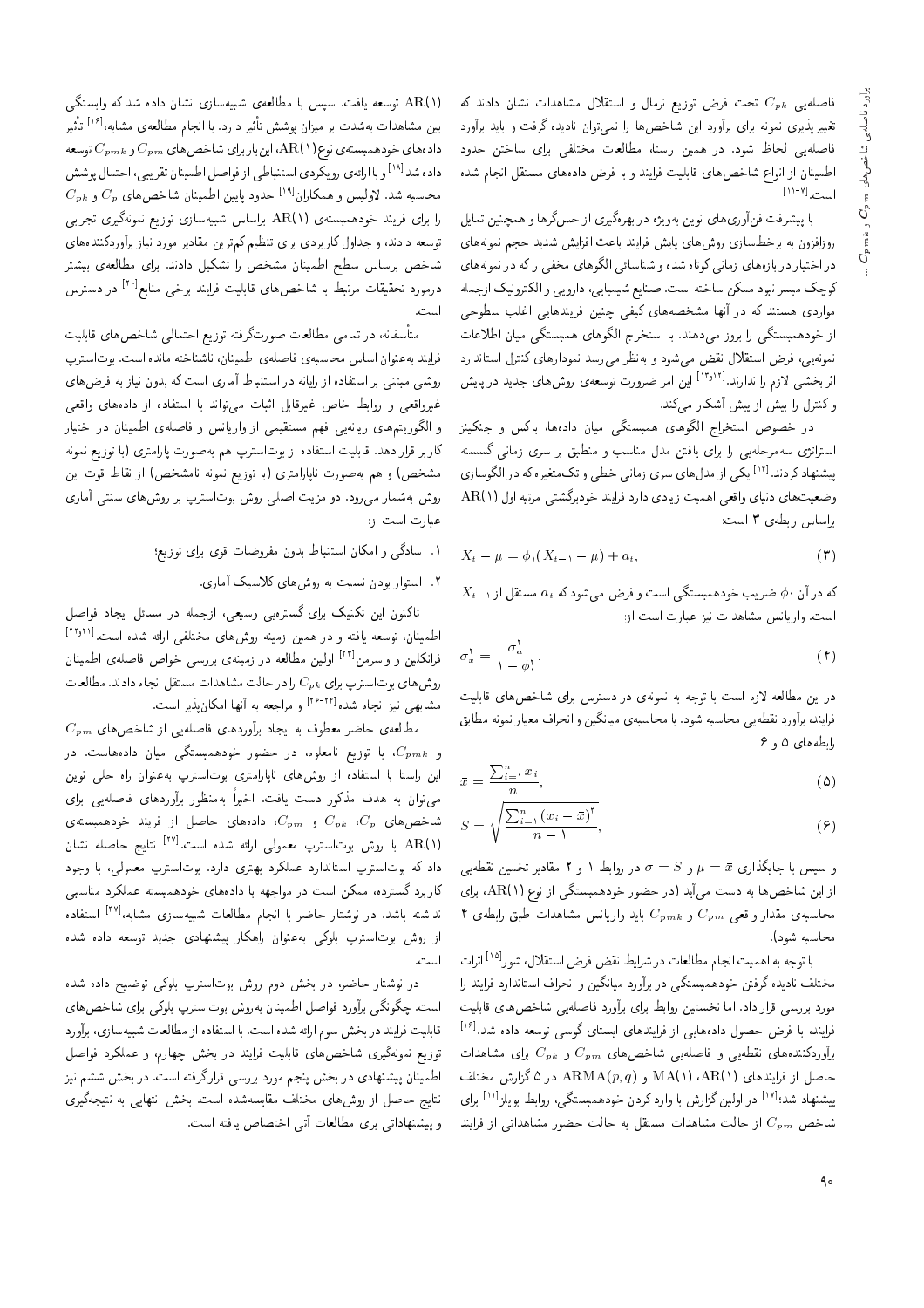# ۲. روش بوتاسترپ بلوکی

در به کارگیری روش بوتاسترپ برای مشاهدات ایستا، ضروری است ترتیب زمانی مشاهدات تا حدی حفظ شود. این راهکار اساس روش های بوتاسترپ بلوکی را تشکیل می،دهد. فرایند بلوکبندی با تقسیم مجموعه دادههای اولیه به بلوکهایی با طول(های) مشخص شروع، و با نمونهگیری بلوکی بهجای نمونهگیری مشاهدات انفرادی ادامه می یابد. ایدهی اصلی بلوکبندی نیز بر این فرض استوار است که بلوکها مستقل و همتوزیعاند.

لاهیری<sup>[۲۸]</sup> رفتار مجانبی روشهای بوت|سترپ بلوکی متداول را برمبنای طول بلوک تصادفی و غیر تصادفی مورد مقایسه قرار داد و در نهایت چنین نتیجه گرفت که استفاده از بلوکهای همهوش بر بلوکهای ناهمهوش برتری دارد و طول بلوک غیرتصادفی معمولاً میانگین مربعات خطای کم,تری نسبت به بلوک تصادفی دارد. بنابراین، از بین روش های مورد بررسی، روش های بوتاسترپ بلوکی متحرک (MBB)' و بوتاسترپ بلوکی حلقوی (CBB)' از لحاظ میانگین مربعات خطا تقريبا معادلاند.

 $(n-l+1)$ بلوک هایی به طول  $(l=1,...,n)$  در نظر می گیریم. با ایجاد تعداد  $1 \leq i \leq n-l+1$  بلوک همهوش طبق روش MBB. برای بلوک  $i$ ام با فرض  $l+1 \leq j \leq n-1$ داریم:

$$
B_i = (x_i, x_{i+1}, ..., x_{i+l-1}).
$$
\n<sup>(V)</sup>

 $B=(B_1,...,B_k)$ از دادههای مورد مطالعه برای تشکیل  $k$  بلوک با طول  $l$  به صورت استفاده می شود که در روش هم پوش  $l + k = n - k = k$  است. به طور کلی، نمونهی بوتاسترپ بلوکمی بهصورت  $(B_1^*,...,B_k^*)$  با انجام بازنمونهگیری تصادفی و با جايگذاري از بلوک ها به دست مي آيد. اگر  $(x^*_i,...,x^*_i,...,x^*_n) = F^*_i$  نشا ن دهندهي نمونهی بوتاسترپ بلوکی iام باشد باکنار هم قرار دادن کل بلوکهای بوتاستر پی داریم:

$$
X^* = \left(x_{1_1}^*, \ldots, x_{l_1}^*, x_{1_1}^*, \ldots, x_{l_1}^*, \ldots, x_{1_k}^*, \ldots, x_{l_k}^*\right),\tag{A}
$$

که یک سری زمانی بوتاسترپ بهطول n است. براساس کل این نمونه جدید متشکل از & بلوک مستقل، آمارهی مورد نظر محاسبه می شود. اما در روش MBB، چند مشاهدهی اولی ( د ۲, ..., ., a) و آخری ( ۲, ..., ., x ) شانس کم تری نسبت به سایر مشاهدات برای ظاهر شدن در بلوکها و نمونهی بوتاسترپ دارند. بنابراین در انجام برآورد، اريب تصادفي معناداري وجود خواهد داشت.

یک روش ساده برای داشتن توزیع بوتاستریبی نااریب، قرار دادن مقادیر  $x_i$ ها  $i_n = i(\bmod n)$  پیرامون یک دایره است (یعنبی  $x_i \equiv x_{i_n}$  (بهازای  $i > n$ )،  $i$ با فرض  $i \leq n + l + 1 \leq i \leq n + l + 1$ . در این روش،  $x_i \equiv x_{i-n}$  در این روش، بلوک هایی به طول I (در قالب هر عدد صحیح) از تمامی کمان های مشاهدات اطراف دایره به صورت  $B_i$  و به|زای  $i\leq i\leq n$  مفروض است. از این مجموعه بلوکها به تعداد & بلوک (k = n/l عدد صحیح و مثبت) تصادفی انتخاب میشود. سپس از به هم پیوستن  $k$  بلوک  $(B_1^*,...,B_k^*)$ ، نمونهی بوت $(x_1^*,...,x_n^*)$  بهروش شکل میگیرد. $^{\mathsf{[r1]}}$  با در نظرگرفتن  $C$  به عنوان نماد عمومی شاخص قابلیت  $\mathrm{CBB}$ واقعی فرایند، الگوریتم پیشنهادی ایجاد فواصل اطمینان برای  $C_{pm}$  و  $C_{pm}$  بهروش CBB درگامهای زیر خلاصه میشود:

 $x_1, x_1, ..., x_n$  اب جمعآوری دادههای اولیه  $x_1, ..., x_n$ 

- ۲. تقسیم دادههای اولیه به n بلوک همپوش با طول l؛ طوری که اولین بلوک  $(x_n, ..., x_{l-1})$  دومین بلوک  $(x_1, ..., x_{l+1})$ ... و آخرین بلوک ( $x_1, ..., x_l$ است.
- ۳. انتخاب تصادفی و با جایگذاری k بلوک (با احتمال ۱/n)، و قرار دادن آنها به . دنبال هم برای تشکیل  $(x^{*},...,x^{*})$ 
	- $\hat{C}^* = \hat{C} (x_1^*,..., x_n^*)$  . محاسبه ی. ۴
	- - ۶. ارائهى برأوردها و محاسبهى فاصلهى اطمينان مورد نظر.

 $\hat{C}^*$  براساس نمونهی بوتاستریبی  $(x_1^*,...,x_n^*)$  می $\vec{u}$ ان آمارهی بوتاستریب  $\hat{C}^*$  را محاسبه کرد. با انجام این فرایند به دفعات مشخص  $B$ ، می $\bar{\bf e}$  مقدار را محاسبه کرد که هرکدام برآوردی برای  $\hat{C}$  محسوب می شود و کل مجموعه، توزیع بوتاسترپ برای  $\hat{C}$  را تشکیل میدهد. پس، می $\vec{~}$ وان تقریبی از تابع توزیع تجمعی نامعلوم  $F_{\hat{C}}$  را بهوسیلهی تابع توزیع تجمعی تجربی  $\hat{F}_{\hat{C}^*}$  ارائه کرد.

توزیعهای بوتاسترپی فقط براساس نمونههای تصادفی از توزیع کامل بوتاسترپ محاسبه میشوند. بنابراین، ممکن است بهعلت خطاهای نمونهگیری، یک توزیع اریب برای شاخص حاصل شود. خطای تکنیک بوتاسترپ که همان اختلاف بین توزیع واقعی و تخمینی است، از دو نوع خطای مستقل تشکیل شده است:

- ۱. خطای آماری که به تعداد و صحت دادههای اولیه بستگی دارد،
- ۲ . خطای شبیهسازی که با افزایش زیرگروههای بوتاسترپ (B) کاهش می یابد.<sup>[۱۱]</sup>

بهطور کلمی،  $n^n$  حالت ممکن برای بازنمونهگیری  $(B)$  وجود دارد. اما به علت حجم بالای محاسبات حتی برای نمونههای کوچک در عمل، فقط نمونههای تصادفی ازکل حالات ممکن گرفته میشود. با این حال، در برخی موارد افزایش B تغییر اندکی در افزایش دقت بهدنبال دارد و صرف زمان بیشتر به صرفه نیست بهطوری که ° ۲۰ بار نمونهگیری مجدد غالباً کفایت میکند. البته با توجه به اهمیت نتایج، قابلیت محاسباتی رایانه و محدودیت زمان می توان بر این تعداد افزود. براساس پژوهش های انجام شده برای ارائهی برآوردی دقیق از فاصلهی اطمینان کم ترین تعداد بازنمونهگیری مناسب بوتاسترپ • • • • ١ است. [٢٤:٢٥]

## ۳. برأورد فاصلهيى شاخص قابليت فرايند خودهمبسته بەروش بوتاسترپ

با توجه به الگوریتم ارائه شده در بخش قبل میتوان با مطالعهی بیشتر درمورد روشرهای مختلف ایجاد فاصلهی اطمینان<sup>[۳۰]</sup> یک نوع فاصلهی اطمینان مشخص برای شاخصهای  $C_{pm}$  و  $C_{pmk}$  انتخاب کرد و برآورد فاصلهیی از آن ارائه داد در این بخش، نحوهی ساخت فاصلهی اطمینان بوتاستریبی دوطرفه (۲۵ – ۱) و <sup>ه ۱۰</sup> درصد برای شاخصقابلیت فرایند، به دو روش مختلف و بهصورت گام به گام توضيح داده مى شود.

#### ۰۱.۳ بوت استرپ استاندارد (SB)

در این روش فرض بر این است که  $\hat{C}$  از توزیع نرمال پیروی میکند. در تمامی  $B$  مراحل فرض میکنیم  $\hat{C}^{*}(i)$  نشاندهنده $i$  اامین برآورد مرتب شده براساس نمونه بوتاسترپ محاسبه شده باشد، که برآوردی برای  $C^*(i)$  محسوب میشود. $^{[\mathbf{r}\circ]}$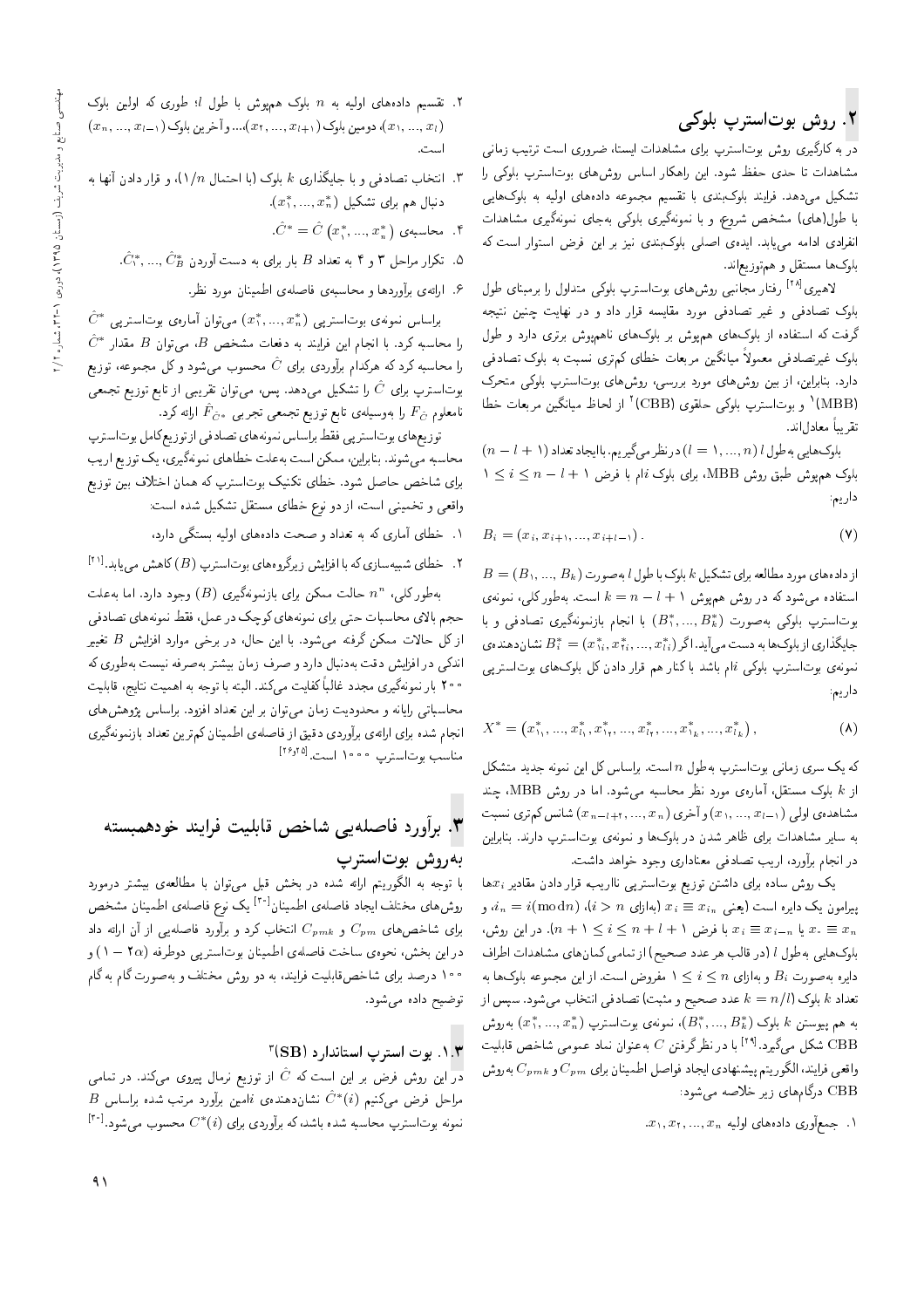$\text{SB}$  الكوريتم ايجاد فاصلهى اطمينان دوطرفه (٢ $\alpha$  ) و ١٠٠ درصد بهروش درگامهای زیر خلاصه میشود:

۰۱ محاسبه ی میانگین و انحراف استاندارد برآوردهای بوتاستر پی از روابط ۹ و ۱۰  $\hat{C}_1^*,...,\hat{C}_B^*$ یس از به دست آوردن

$$
\hat{C}^* = \frac{\sum_{i=1}^B \hat{C}^*(i)}{B},\tag{4}
$$

$$
\hat{S}_{C}^{*} = \sqrt{\frac{\sum_{i=1}^{B} (\hat{C}^{*}(i) - \hat{C}^{*})^{T}}{B - 1}}.
$$
\n(1°)

. با برآورد  $\hat{C}$  از دادههای اولیه، فاصلهی اطمینان SB مطابق رابطهی ۱۱ محاسبه  $\hat{C}$  ب میشود ( $Z_{\alpha}$  چارک  $\alpha$  بالایی توزیع نرمال استاندارد است؛  $\hat{C}$  نیز از دادههای اولیه برآورد شده و بوتاسترپ تنها برای برآورد انحراف استاندارد آن به کار رفته است):

$$
\hat{C} \pm Z_{\alpha} \hat{S}_{C}^{*}.
$$
 (1)

۲.۳. بوت استرپ صدکی با اریب اصلاح و تسریعشده (BCa) .<br>برای بهبود سرعت همگرایی بوتاسترپ صدکی روشی توسعه یافت که فاصلهی صدکی را با تصحیح اریب و واریانس غیر ثابت تعدیل میکند. ساختن این نوع فاصله بستگی به برآورد دو عامل اصلاح اریب ،Z و تسریع a دارد.<sup>[۳۰]</sup> گامهای الكوريتم ايجاد فاصلهى اطمينان (١٥ – ١) ١٥٠ درصد بهروش BCa بهصورت زیر بیان می شود:

- ۰۱ پس از به دست آوردن  $\hat{C}_B^*,...,\hat{C}_B^*$ ، مجموعهی مرتب شده ی $\hat{C}^*(i)$  تشکیل  $\hat{C}^*(i)$ مے شود.
- ۰۲ . براساس مقادیر مرتبشده توزیع \* $C^*$  و برآورد  $\hat{C}$  از دادههای اولیه، احتمال  $Z_* \,=\, \Phi^{-1}(P_*)$  و میانه اریب  $\hat{C}^*$  بهصورت  $P_* \,=\, P_r(\hat{C}^* \,\leq\, \hat{C})$ محاسبه می شود.
- ۳. محاسبهى عامل تسريع ( $\hat{C}_{(i)}$  برآورد معمولى  $C$  است كه از نمونهى اوليه يس $\cdot$ از حذف نقطهی  $i$ ام محاسبه میشود):

$$
\hat{a} = \frac{\sum_{i=1}^{n} (\hat{C}_{(*)} - \hat{C}_{(i)})^{\dagger}}{\mathcal{F}(\sum_{i=1}^{n} (\hat{C}_{(*)} - \hat{C}_{(i)})^{\dagger})^{\dagger} \mathbf{y}^{\dagger}},
$$
\n(11)

$$
\hat{C}(\cdot) = \frac{\sum_{i=1}^{n} \hat{C}(i)}{n}.
$$
\n(17)

۴. تعیین ضریب اطمینان صدکهای بالا و پایین:

$$
P_{AU} = \Phi \left( Z. + \frac{Z. + Z_{\alpha}}{1 - \hat{a} (Z. + Z_{\alpha})} \right), \tag{15}
$$

$$
P_{AL} = \Phi\left(Z_{\cdot} + \frac{Z_{\cdot} - Z_{\alpha}}{1 - \hat{a}(Z_{\cdot} - Z_{\alpha})}\right). \tag{12}
$$

۵. محاسبهى فاصلهى اطمينان BCa:

$$
\left[\hat{C}^*\left(P_{AL}B\right), \hat{C}^*\left(P_{AU}B\right)\right].\tag{19}
$$

### ۴. مطالعات شبیهسازی برآورد توزیع نمونهگیری

بهمنظور برأورد توزيع نمونهگيري نامعلوم شاخص هاي قابليت فرايند، با روش بوتاسترپ تعداد زیادی از مجموعه دادههای (AR(۱ تحت شرایط مختلف خودهمبستگی تولید شد. سپس برآوردهای ارائهشده براساس معیارهای توصیفی مورد ارزیابی قرار گرفت.

مقادیرواقعی شاخص های قابلیت  $C_{pm}$ و  $C_{pm}$  با توجه به حدود مشخصات  $\sigma = \mathcal{N}$  قابل قبول ۶۱ $L = V$  و ۴۰ $L = S$ ، مقادیر ۴۹ $T = \mathcal{N}$ ، ۵۰  $\mu = \mathcal{N}$  و ۶ در جدول ۱ محاسبه شدند. مشاهده می شود که سطح بالاتر خودهمبستگی، کاهش مقدار شاخص قابليت را به همراه دارد.

ابتدا مطالعهی شبیهسازی برای بررسی اثرات خودهمبستگی بر مقادیر مورد انتظار و خطای استاندارد میانگین و انحراف استاندارد نمونهیی به روش بوتاسترپ انجام گرفت. برای اندازه نمونههای مختلف  $(n)$  از فرایند (۱ AR(۱ با سطوح متفاوت همبستگی (¢) به تعداد ۲۰۰ = B نمونهی بوتاستریبی از نمونهی اولیه برداشته شد. سپس، این شبیهسازی به تعداد ۵۰۰۰  $N= N$  بار دیگر تکرار شد. خلاصه $\omega$ این نتایج (جدول ۲) نشان می،دهد که خودهمبستگی تأثیری بر مقدار مورد انتظار میانگین نمونه ندارد و با افزایش اندازه نمونه بهتدریج از پراکندگی این مقادیر نیزکاسته می شود و دقت برآورد انجام شده بالاتر می رود. اما وضعیت متفاوتی در رابطه با مقدار مورد انتظار انحراف استاندارد نمونه بهویژه برای اندازه نمونهی کوچک رخ می دهد. برای مثال، در حالت ۴۰ = n، برآورد مقدار مورد انتظار انحراف استاندارد نمونه بهازای ۰٫۰۰ = |¢|، ۲۵؍۰ = |¢| و ۰٫۷۵ = |¢| بهترتیب برابر ۱٫۹۵، ۲٫۰۰ و ٢٫۶٣ است كه بهوضوح از مقادير واقعي أن در جدول ١ كم تر است. البته با افزايش بهازای مقادیر مختلف  $\phi$  برآورد مقدار مورد انتظار انحراف استاندارد نمونه بزرگ تر $n$ و به مقادیر واقعی آن نزدیکتر میشود. به علاوه، کاهش پراکندگی تخمین انحراف استاندارد نمونهيى با افزايش اندازه نمونه نشان دهندهى دقت مضاعف برأوردهاى انجام شده است.

با انجام مطالعهی شبیهسازی دیگری تحت همان شرایط قبلی، و برداشتن ۲۰۰ نمونهی بوتاستری<sub>ی</sub> از نمونهی اولیه و تکرار این شبیهسازی بهتعداد ۵۰۰۰ بار، معیارهای توصیفی برآورد توزیع نمونهگیری مشخص شد (جدول ۳).

در مقایسهی مقادیر مورد انتظار نمونهی<sub>ی</sub> شاخصهای قابلیت فرایند که در جدول ۳ نمایش داده شده است با مقادیر نظری آنها در جدول ۱، مقداری اریب بهازای سطوح مختلف پارامتر خودهمبستگی مشاهده میشود، بهطوری که با افزایش اندازوی نمونه از میزان اریب کاسته مه شود. برای مثال در حالت ۷۵ *(* ۰ = ۵ و ۱٬۱۱ بارای ۴۰ = n و ۴۰۰ = n مقادیر مورد انتظار  $C_{pm}$  بهترتیب برابر ۱٬۴۰ و ۱٬۱۱ است، در حالی که مقدار واقعی برابر ١/١٠ است. براساس همین اندازه نمونهها، مقادیر مورد انتظار  $C_{pmk}$  بهترتیب برابر ۱٫۰۷ و ۱٫۰۵ در مقایسه با مقدار واقعبی ۰۵ ۱٫۰ است.

جدول ۱. مقادیر نظری میانگین، انحراف استاندارد و شاخص های قابلیت فرایند در شرايط مختلف خودهممستگى.

| $C_{pmk}$ | $C_{\bm{p}\bm{m}}$ | $\sigma_x$                                     | $\mu$ | $ \phi $ |
|-----------|--------------------|------------------------------------------------|-------|----------|
| ۲٫۴۹      | ۱٬۵۷               | $\mathsf{r}_{\scriptscriptstyle{I}}\circ\circ$ | ۵۰    | 0/0.0    |
| ۱٬۴۵      | ۱٬۵۳               | ۲٫۰۷                                           | ۵۰    | ۲۵ ک     |
| ۰۵ (۱     | いい                 | $\mathbf{r}_{1}\cdot\mathbf{r}$                | ٥٠    | ۷۵ ک     |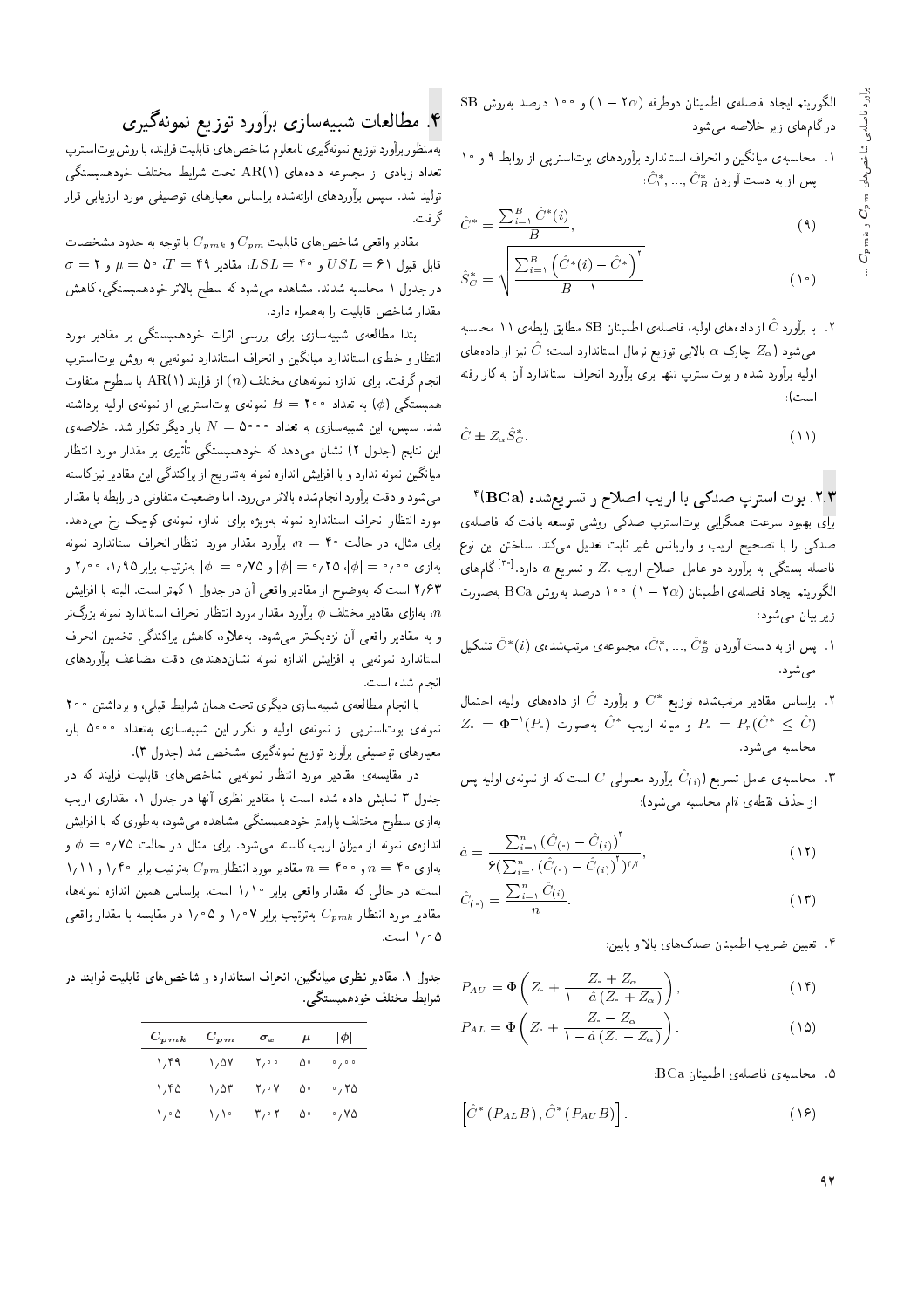جدول ۲. اثر خودهمبستگی بر مقادیر مورد انتظار و خطای استاندارد میانگین و انحراف استاندارد نمونه یی فرایند (AR(۱.

|                            |                                   | $\sigma_x$                            |                                    |                                   |                          |                          | $\mu$                            |                                  |                                | $\phi$           |                  |
|----------------------------|-----------------------------------|---------------------------------------|------------------------------------|-----------------------------------|--------------------------|--------------------------|----------------------------------|----------------------------------|--------------------------------|------------------|------------------|
| $\cdot$ , Y $\Delta$       | $\cdot$ , ۲۵                      | 0/0.0                                 | $-\cdot$ , ۲۵                      | $-°/°$                            | $\cdot$ , Y $\Delta$     | $\cdot$ ,۲۵              | 0/0.0                            | $-\circ$ , ۲۵                    | $-\gamma V\Delta$              |                  | $\boldsymbol{n}$ |
| $\mathbf{y}_i\mathbf{y}_j$ | 1/97                              | $\lambda / \lambda$                   | $\mathsf{Y}_\ell \cdot \mathsf{Y}$ | $\mathbf{y}/\mathbf{A}\mathbf{r}$ | $\Delta$ ° / $\circ$     | $\Delta$ ° / °           | $\Delta$ ° / $\circ$             | $\Delta \cdot$ / $\cdot$         | $\Delta \circ \rho$            | ميانگين          | $\mathbf{Y}$ .   |
| $\cdot$ , $\mathfrak{e}$   | $\cdot$ , ۲۸                      | $\cdot$ , ۲۷                          | $\cdot$ , ۲۸                       | $\cdot$ ,۴۷                       | $\cdot$ , Y A            | $\cdot$ ,۴۴              | $\cdot$ ,۳۸                      | $\cdot$ , $\mathsf{r}\mathsf{r}$ | $\cdot$ , $\mathsf{r}$ .       | انحراف استاندارد |                  |
| $\mathbf{y}/\mathbf{y}$    | $\mathbf{Y}_{I}$ o o              | 1/90                                  | $\mathbf{Y}_f \circ \mathbf{Y}$    | Y/90                              | $\Delta \cdot$ / $\cdot$ | $\Delta$ ° / °           | $\Delta$ ° / °                   | $\Delta \cdot$ / $\cdot$         | $\Delta \circ \iota \circ$     | ميانگين          | $\mathfrak{e}$ . |
| $^{\circ}$ / $^{\circ}$ V  | $\cdot$ , ۲۲                      | $\cdot$ /۲۱                           | $\cdot$ , ۲۱                       | $\cdot$ , ۳۹                      | $\cdot$ , $\vee$ $\vee$  | $\cdot$ , ۳۵             | $\cdot$ , ۲۹                     | $\cdot$ , ۲۵                     | $\cdot$ / 19                   | انحراف استاندارد |                  |
| $Y/V$ ۶                    | $\mathbf{Y}_f \circ \mathbf{Y}$   | $\sqrt{4V}$                           | $\mathbf{Y}_f \circ \mathbf{Y}$    | $\mathbf{y}/\mathbf{A}$           | $\Delta \cdot$ / $\cdot$ | $\Delta \cdot$ / $\cdot$ | $\Delta \circ$ / $\circ$         | $\Delta$ ° / °                   | $\Delta \circ \iota \circ$     | ميانگين          | ٧٠               |
| $\cdot$ , $\mathsf{r}$     | $\cdot$ , \Y                      | $\cdot$ / $\sqrt{2}$                  | $\cdot$ / $\vee$                   | $\cdot$ , $\tau\tau$              | ۶۴، ه                    | $\cdot$ , ۲ $\lambda$    | $\cdot$ , ۲۳                     | $\cdot$ /9                       | .19                            | انحراف استأندارد |                  |
| $\mathbf{y}_1$             | $\mathbf{Y}_1 \circ \Delta$       | $\gamma$ ۹۹                           | $\mathbf{Y}_f \circ \mathbf{S}$    | $\mathbf{r}_{i} \cdot \mathbf{v}$ | $\Delta \circ$ / $\circ$ | $\Delta$ ° / °           | $\Delta \cdot$ / $\cdot$         | $\Delta$ ° / $\circ$             | $\Delta \circ \rho$            | ميانگين          | $Y \circ \circ$  |
| $\cdot$ , ۲۳               | $\cdot$ / $\cdot$                 | $\mathfrak{g} \setminus \mathfrak{g}$ | $\cdot$ / \ \                      | $\cdot$ , ۲۳                      | $\cdot$ , ۴۶             | $\cdot$ / $\vee$         | $\cdot$ / $\gamma$               | $\cdot$ / $\gamma$               | $\cdot$ , $\cdot$ $\wedge$     | انحراف استاندارد |                  |
| Y/9V                       | $\mathbf{y}_i \circ \mathbf{y}_i$ | $\mathbf{Y}_{\ell} \circ \mathbf{0}$  | $\mathbf{Y}_I \circ \mathbf{S}$    | $\mathbf{r}_{1}\cdot\mathbf{1}$   | $\Delta \circ$ / $\circ$ | $\Delta \cdot$ / $\circ$ | $\Delta$ $^{\circ}$ / $^{\circ}$ | $\Delta$ ° / °                   | $\Delta \circ \rho$            | ميانگين          | $Y \circ \circ$  |
| $\cdot$ , \ $\lambda$      | $\cdot$ , $\cdot$ $\wedge$        | $\cdot$ , $\cdot$ Y                   | $\circ$ , $\circ$ $\wedge$         | $\cdot$ , \ $\lambda$             | $\cdot$ , ۳۵             | $\cdot$ /۱۳              | $\cdot$ / $\cdot$                | $\circ$ , $\circ$ $\wedge$       | $\circ$ $\gamma \circ \varphi$ | انحراف استأندارد |                  |
| $\mathbf{y}/\mathbf{y}$    | $\mathbf{Y}_f \circ \mathbf{S}$   | $\mathbf{Y}_{\ell} \circ \mathbf{0}$  | $\mathbf{Y}_1 \circ \mathbf{S}$    | r, r                              | $\Delta \cdot$ / $\cdot$ | $\Delta \cdot$ / $\cdot$ | $\Delta$ ° / $\circ$             | $\Delta$ ° / $\circ$             | $\Delta \circ \iota \circ$     | ميانگين          | $\varphi$ .      |
| $\cdot$ / \ $\circ$        | $\circ$ , $\circ$ $\circ$         | $\circ$ , $\circ$ $\circ$             | $\circ$ , $\circ$ $\circ$          | $\cdot$ , 10                      | $\cdot$ , $\uparrow$ 9.  | $\circ$ , \ $\circ$      | $\circ$ , $\circ$ $\wedge$       | $\circ$ , $\circ$ $\vee$         | $\circ$ , $\circ$ $\Delta$     | انحراف استاندارد |                  |

نتایج حاصل از برآورد انحراف استاندارد نمونهیی شاخص های قابلیت فرایند تاثیر ناچیزی از حالت خودهمبستگی منفی شدید تا خودهمبستگی مثبت شدید را<br>سداری میکریسی که سویل میستم نشان میدهد. نکتهی قابل توجه دیگر در افزایش اندازه نمونه نهفته است جایی که كاهش مقادير انحراف استاندارد نمونه يي را در يي دارد.

میدانیم که «چولگی» معیاری مناسب برای بررسی قرینهبودن توزیع است (اگر قدرمطلق مقدار چولگی بزرگ تر از ۰٫۵ باشد نمودار توزیع انحرافی قابل ملاحظه از توزيع نرمال دارد).

براساس جدول ٣ واضح است كه در حالت كوچك بودن اندازه نمونه، مقادير چولگی این توزیعهای نمونهگیری تفاوت معناداری با توزیع نرمال دارد. این واقعیت با مطالعات انجام شده<sup>[۱۶</sup> نیز همخوانی دارد جایی که با اثبات چولگی بسیار کم<br>با برای توزیع نمونه $_{2Q}$  شاخصها، برآورد فاصلهیی متقارن معقول تشخیص داده شد. درمورد کشیدگی نیز اختلاف با توزیع نرمال غیر قابل انکار است (اگر مقدار معیار کشیدگی بزرگ تر از ۳ باشد شکل توزیع تیزتر، و اگر کوچک تر از ۳ باشد شکل توزیع هموارتر از حالت نرمال خواهد بود). با این حال، در همهی موارد مشاهده مى شود كه افزايش اندازه نمونه با كاهش قابل ملاحظهى معيارهاى چولگی و کشیدگی همراه است. بنابراین، بیان این حقیقت که توزیعهای نمونهگیری شاخص های قابلیت فرایند شکل نرمال تری به خود م<sub>ه م</sub>گیرد کاملاً منطقی به نظر مى رىمد

می توان چنین نتیجه گرفت که، علی رغم تاثیر سطوح مختلفی از پارامتر<br>گرفت گرفت استان آن و می دیگر میدانید استان میدان خودهمبستگی بر دادهها، برآورد توزیع نمونهگیری شاخص های قابلیت فرایند با افزایش اندازه نمونه بهطور تقریبی به توزیع نرمال شباهت بیشتری پیدا میکند. بنابراین، مادامی که توزیع بوتاسترپ اریب نباشد و شکل متقارنی داشته باشد درصد فاصلهى اطمينان روش مناسبي براى تخمين آمارهى مورد نظر است. زيرا اريب در توزيع بوتاسترب منجر به اريب در تخمين فاصلهى اطمينان مى شود.

با توجه به مطالب فوق، نتايج حاصل از مطالعات شبيهسازى اين بخش عبارت است از:

- خودهمبستگی تاثیری بر مقدار مورد انتظار میانگین نمونه ندارد، اما، برآورد انحراف<br>- استان میشدند و اطفار بود و استان متخصص میشدند کرد. استاندارد نمونه<sub></sub>یی با افزایش سطح خودهمبستگی تخمین کم تری از مقدار واقعی ارائه م<sub>ه ب</sub>کند.
- $\bullet$  با افزایش اندازه نمونهبرآورد مقدار مورد انتظار انحراف استاندارد نمونه به مقادیر واقعي نزديك تر مي شود. به علاوه، به تدريج از پراكندگي مقدار مورد انتظار ميانگين نمونه و پراکندگی تخمین انحراف استاندارد نمونهیی کاسته می شود و دقت برآورد انجام شده بالاتر مى رود.
- و در مقایسه ی مقادیر مورد انتظار نمونه ی شاخص های قابلیت فرایند با مقادیر نظری  $\bullet$ أنها مقدارى اريبي بهصورت برأوردهاى بزرگ تر از واقع بهازاى سطوح مختلف يارامتر خودهمبستگى مشهود است.
- $\bullet$  با افزایش اندازه نمونه از میزان اریبی برآورد شاخص های قابلیت فرایند کاسته میشود. همچنین، برآورد انحراف استاندارد نمونهیی این شاخص ها کاهش یافته و ثبات بیشتری در برابر تغییرات پارامتر خودهمبستگی از خود نشان می دهد.
- در تمامی موارد، میزان چولگی و کشیدگی شاخص های قابلیت فرایند با افزایش اندازه نمونه كاهش قابل ملاحظهيى دارد، و توزيع نمونهگيري اين شاخص ها شكل نرمال تری از خود نشان می دهد.

### 0. مطالعات شبيهسازي برأورد فاصلهيبي

تعيين احتمال برأورده شدن نيازهاى قابليت فرايند براساس برأورد فاصلهى اطمينان باری شاخص  $C_{pm}$ و  $C_{pm}$  فرایند خودهمبستهی (۹ ${\rm AR}(\Lambda)$  بهروش بوتاسترپ (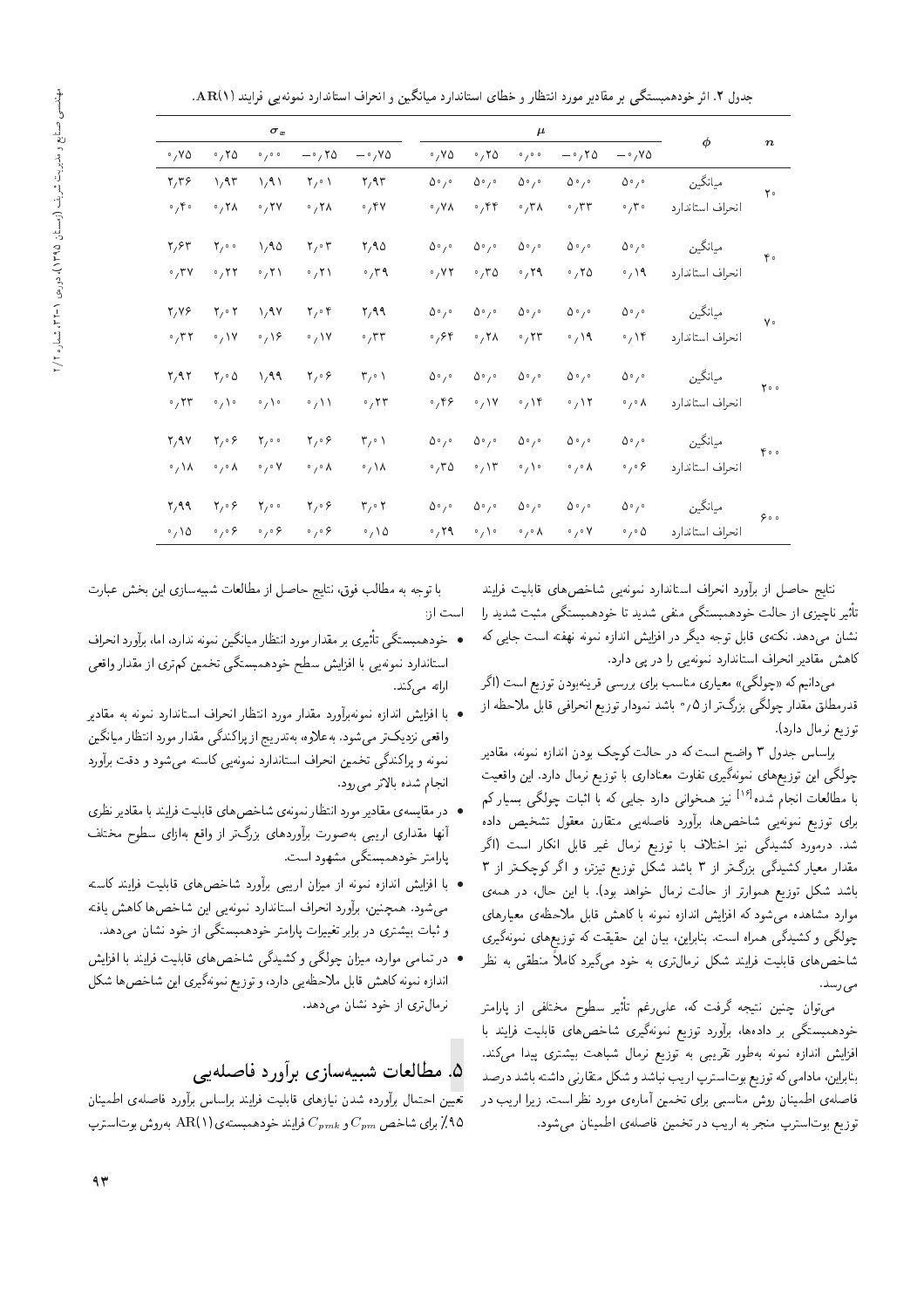|  |  |  |  | جدول ۳. معیارهای توصیفی برأورد توزیع نمونهگیری شاخصهای قابلیت فرایند برای مجموعهیی از پارامترهای مختلف. |  |
|--|--|--|--|---------------------------------------------------------------------------------------------------------|--|
|--|--|--|--|---------------------------------------------------------------------------------------------------------|--|

|                                      |                                                             | $C_{pmk}$                    |                                       |                            |                                 |                                 | $C_{pm}$                   |                                |                                      | $\phi$           |                  |
|--------------------------------------|-------------------------------------------------------------|------------------------------|---------------------------------------|----------------------------|---------------------------------|---------------------------------|----------------------------|--------------------------------|--------------------------------------|------------------|------------------|
| $\cdot$ , Y $\circ$                  | .70                                                         | 0/0.0                        | $-$ , ۲۵                              | $-\cdot/40$                | $\cdot$ , YQ                    | .70                             | 0/0.0                      | $-$ , ۲۵                       | $-\cdot/Y\Delta$                     |                  | $\boldsymbol{n}$ |
| $\sqrt{2}$                           | $\setminus \Delta$                                          | 1,04                         | 1/10                                  | 1/10                       | 1,7 <sub>A</sub>                | 1.87                            | 1.84                       | 1,01                           | 1,77                                 | ميانگين          |                  |
| $\cdot$ , ۲۲                         | $\cdot$ ,۲۲                                                 | 0, 1)                        | $\cdot$ , 19                          | $\cdot$ / $\vee$           | $\cdot$ , ۲۳                    | .75                             | $\cdot$ , $\tau\tau$       | $\cdot$ ,۲۲                    | $\cdot$ / 19                         | انحراف استاندارد | ٢٠               |
| $\cdot$ , $\Delta \cdot$             | $\cdot$ , Y Y                                               | $\cdot$ , YQ                 | $\cdot$ , YY                          | $\cdot$ , $\Delta V$       | $\cdot$ , $\lambda \Delta$      | $\cdot$ , YA                    | $\cdot$ , 9 $\wedge$       | $\cdot$ ,90                    | $\mathfrak{g}_{\gamma}$              | ڇولگي            |                  |
| $\mathbf{r}, \mathbf{r}$             | $\mathfrak{r}, \mathsf{v} \mathfrak{q}$                     | ۲٫۱۱                         | $\mathfrak{r}_{\ell}\cdot\mathsf{v}$  | $\mathbf{r}/\mathbf{r}$    | $\mathfrak{r}_{1}$ \ Y          | r, q q                          | $\Delta/2$                 | 0,79                           | ۳٫۶۱                                 | كشيدگي           |                  |
| $\setminus$ $\vee$                   | $\sqrt{r}$                                                  | 1,01                         | $\lambda/\gamma\Lambda$               | $\sqrt{1}$                 | $\sqrt{r}$                      | $\lambda/\Delta\lambda$         | $\sqrt{2}$                 | $\sqrt{\Delta^2}$              | $\lambda/\lambda$                    | ميانگين          |                  |
| $\cdot$ , \Y                         | $\cdot$ , \ $\Delta$                                        | $\cdot$ , \ $\circ$          | $\cdot$ , ۱۴                          | $\cdot$ , ۱۴               | $\cdot$ , \Y                    | $\cdot$ , \ $\vee$              | $\cdot$ , \ Y              | $\cdot$ / ۱۶                   | $\cdot$ 10                           | انحراف استاندارد | ۴.               |
| .70                                  | .780                                                        | $\cdot$ , ۴۶                 | $\cdot$ , ۴۹                          | $\cdot$ ,۴۲                | $\mathcal{S}_{1}$ ۰             | $\cdot$ , $\circ$ ۳             | $\mathcal{S}_{\lambda}$ ,  | $\cdot$ , $\Delta \cdot$       | $\cdot$ ,04                          | ڇولگي            |                  |
| $\mathsf{r}\wedge\mathsf{A}$         | $r, \omega$                                                 | ۳٫۴۱                         | $\mathbf{r}, \mathbf{r}$ .            | r, r                       | r, r                            | $r, \epsilon$                   | $r/\Delta v$               | $r_7r_0$                       | $r, \omega$                          | كشيدگي           |                  |
| $\lambda / \delta$                   | 1/fV                                                        | $\lambda/\Delta$ .           | 1/fV                                  | $\lambda / \cdot 9$        | $\lambda/\lambda$               | 1,09                            | 1,09                       | 1,00                           | 1/18                                 | ميانگين          |                  |
| $\cdot$ , ۱۴                         | $\cdot$ / \ \                                               | $\cdot$ / \ \                | $\mathfrak{g} \setminus \mathfrak{g}$ | $\cdot$ / \ \              | $\cdot$ , $\lambda$ ۴           | $\cdot$ , $\lambda$ ۳           | $\cdot$ , $\lambda$ ۳      | $\cdot$ / $\cdot$              | $\cdot$ / ۱۲                         | انحراف استاندارد | ٧٠               |
| $\cdot$ , ۲۱                         | $\cdot$ , $\tau\tau$                                        | $\cdot$ , ۳۹                 | $\cdot$ , ۴۰                          | $\cdot$ , $\uparrow$       | $\cdot$ , $\Delta \lambda$      | .07                             | $\cdot$ ,۴۶                | $\cdot$ ,۳۷                    | $\cdot$ , ۳۸                         | ڇولگي            |                  |
| $\mathsf{r}_{\ell} \cdot \mathsf{v}$ | $\mathbf{r},\mathbf{r}$                                     | $\mathsf{r},\mathsf{r}$      | ۳٫۵۲                                  | ۳٫۰۹                       | r, r                            | ۳٫۶۸                            | ۳٫۳۷                       | ۲٫۱۹                           | $\mathbf{r}_{1}\mathbf{v}$           | كشيدگي           |                  |
| ۰۵ (۱                                | 1.89                                                        | $\setminus \Delta$           | 1.99                                  | $\lambda/\sqrt{2}$         | $\sqrt{\pi}$                    | 1,08                            | $\sqrt{\Delta V}$          | 1.05                           | $\sqrt{1}$                           | ميانگين          |                  |
| $\cdot$ , $\cdot$ 9                  | $\circ$ $\gamma \circ \mathsf{V}$                           | $\circ$ , $\circ$ $\circ$    | $\circ$ $\prime$ $\circ$ $\circ$      | $\circ$ / $\circ$ $\vee$   | $\cdot$ , $\cdot$ 9             | $\circ$ , $\circ$ $\wedge$      | $\cdot$ , $\cdot$ $\wedge$ | $\cdot$ , $\cdot$ Y            | $\cdot$ , $\cdot$ $\wedge$           | انحراف استاندارد | $Y \circ \circ$  |
| $\cdot$ , \ ۲                        | ۰, ۱۸                                                       | $\cdot$ , ۲۴                 | $\cdot$ , \ $\lambda$                 | $\cdot$ , ۲۲               | .70                             | $\cdot$ ,۲۲                     | .75                        | .71                            | $\cdot$ , $\mathsf{Y} \cdot$         | ڇولگي            |                  |
| $\mathsf{r}_1$                       | $\mathsf{r}_\prime\cdot\mathsf{r}$                          | $\mathsf{r}\wedge\mathsf{r}$ | $\mathsf{r}_\ell\cdot\mathsf{q}$      | $\mathsf{Y}_7$ 99          | $\mathsf{r}\wedge\mathsf{A}$    | $\mathsf{Y}_1\mathsf{A}\Lambda$ | ۳٫۱۱                       | $\mathbf{r}\cdot\mathbf{v}$    | $\mathsf{r}_{\ell} \cdot \mathsf{v}$ | كشيدگي           |                  |
| $\lambda / \circ \Delta$             | 1.89                                                        | 1.99                         | 1.99                                  | $\lambda/\sqrt{2}$         | $\sqrt{1}$                      | 1,05                            | $\sqrt{\Delta V}$          | $\sqrt{\Delta r}$              | $\setminus$ $\setminus$              | ميانگين          |                  |
| $\circ$ $\prime$ $\circ$ $\circ$     | $\cdot$ , $\circ$ $\Delta$                                  | $\circ$ , $\circ$ $\uparrow$ | $\circ$ , $\circ$ $\uparrow$          | $\circ$ , $\circ$ $\circ$  | $\circ$ , $\circ$ $\vee$        | $\frac{1}{2}$ of $\frac{1}{2}$  | $\cdot$ , $\cdot$ $\Delta$ | $\circ$ / $\circ$ $\Delta$     | $\circ$ $\prime$ $\circ$ $\circ$     | انحراف استاندارد | $Y \circ \circ$  |
| $-\cdot$ , $\cdot$ ۲                 | $\cdot$ , ۲۳                                                | $\cdot$ , ۲۲                 | $\cdot$ , $\cdot$ Y                   | $\cdot$ / \ \              | .75                             | .77                             | $\mathcal{O}_1$            | $\cdot$ / ۱۳                   | $\cdot$ / $\vee$                     | چولگى            |                  |
| $\mathsf{r}\rho\cdot\mathsf{A}$      | $\mathsf{r}\wedge\mathsf{v}$                                | $\mathbf{r}\cdot\mathbf{v}$  | $\mathbf{r}, \cdot \mathbf{r}$        | Y, Y                       | $\mathsf{r}\rho\cdot\mathsf{A}$ | T/TQ                            | ۳٫۰۳                       | ۰ م ۳                          | ۲,۸۹                                 | كشيدگى           |                  |
| $\lambda / \circ \Delta$             | 1,60                                                        | 1/19                         | 1,70                                  | $\lambda/\delta$           | $\sqrt{)}$                      | 1,05                            | $\lambda/\Delta V$         | 1,05                           | $\setminus$ $\setminus$              | ميانگين          |                  |
| $\cdot$ , $\cdot$ $\Delta$           | $\circ$ , $\circ$ $\circ$                                   | $\cdot$ , $\cdot$ ۴          | $\circ$ , $\circ$ $\uparrow$          | $\circ$ , $\circ$ $\Delta$ | $\cdot$ , $\cdot$ $\circ$       | $\cdot$ , $\cdot$ $\Delta$      | $\cdot$ , $\cdot$ $\cdot$  | $\cdot$ , $\cdot$ ۴            | $\circ$ , $\circ$ $\Delta$           | انحراف استاندارد | $\zeta$ .        |
| $\circ$ / $\circ$ $\lambda$          | $\cdot$ , $\setminus$ ۶                                     | $\cdot$ , \ Y                | $\cdot$ , \ Y                         | .15                        | $\cdot$ , ۲۱                    | $\cdot$ , $\lambda$ ۳           | $\cdot$ / ۱۶               | $\cdot$ , $\lambda$ $\epsilon$ | $\cdot$ , ۱۴                         | چولگى            |                  |
| $\mathsf{r},\mathsf{r}$              | $\mathsf{r}_{\scriptscriptstyle\mathcal{I}}\cdot\mathsf{v}$ | ۳٫۰۴                         | ۲٬۱۴                                  | Y, 9Y                      | $\mathsf{r}_\ell\mathsf{r}$     | $\mathsf{r}\wedge\mathsf{A}$    | ۴٫۰۶                       | ۳٫۱۱                           | $\mathsf{r}\wedge\mathsf{r}$         | كشيدگى           |                  |

از طريق مطالعهي شبيهسازي مونتكارلو انجام گرفت. دراين مطالعه، فواصل اطمينان براساس دو معیار مورد ارزیابی قرار گرفت:

- متوسط درصد پوشش (ACP) ° و آن عبارت است از نسبت دفعاتی که فاصلهی<br>- ایلمنام عامل اسلمنام استفاده از مقامل از مقامل ایلمنام استفاده اطمينان حاصل از هر بار شبيهسازى مقدار واقعى را شامل مىشود.
- متوسط طول فاصله (AIL)<sup>ع</sup>، اندازهگیری میانگین پهنای (تفاضل حد پایین از<br>مسالاتی اطراح اسلما .<br>حد مالا) فواصل اطمينان.

با فرض این که فرایند تحت کنترل آماری است مقادیر شاخصهای قابلیت (در محدودهى خوب تا ضعيف) براى استفاده در اين مطالعه با توجه به حدود مشخصات قابل قبول ۶۱ $L = V$  و ۴۰ $L = S$  و ۱۶ مقدار هدف ۴۹ و همچنین ترکیبات مختلف µ و o در جداول ۴ و ۵ محاسبه شد. برای هر اندازه نمونه کوچک با مع جو بزرگ  $\mathbb{R}^{n}$ و بزرگ ۲۰۰٫۶۰۰ و بزرگ ۲۰۰٫۴۰۰ با  $n=1$ سطوح مختلف همبستگی و ترکیبات مختلف µ و  $\sigma$  به تعداد ١٥٥٥  $B=$  نمونه بوتاستريى از نمونه اوليه برداشته شد تا امكان برأورد فواصل اطمينان ٩٥٪ براى

جدول ۴. مقادیر نظری  $C_{pm}$  به کار رفته در مطالعهی شبیهسازی.

|       | Φ                           |                               |                                                         |
|-------|-----------------------------|-------------------------------|---------------------------------------------------------|
| ۷۵ ه  | ۲۵ ک                        | 0,00                          | $(\mu, \sigma)$                                         |
| いい    | ۱٬۵۳                        | ۱٬۵۷                          | $(\mathsf{d}^\mathsf{o}, \mathsf{Y})$                   |
| ۸۲ و. | ۹۶، ه                       | ۰٫۹۷                          | $(\Delta \texttt{Y}, \texttt{Y})$                       |
| ٬٫۷۵  | $\setminus$ $\cdot$ $\land$ | いい                            | $(\mathfrak{d} \mathfrak{o} \mathfrak{,} \mathfrak{r})$ |
| ۶۴، ه | ۰٫۸۱                        | $^\circ$ , $\wedge\breve{\ }$ | $(\Delta \texttt{Y}, \texttt{Y})$                       |
|       |                             |                               |                                                         |

جدول ۵. مقادیر نظری  $C_{pm}$  به کار رفته در مطالعهی شبیهسازی.

|                                           | φ                                       |                    |                                              |
|-------------------------------------------|-----------------------------------------|--------------------|----------------------------------------------|
| ۷۵ ه                                      | ۲۵ ک                                    | $\circ$ , $\circ$  | $(\mu, \sigma)$                              |
| $\mathcal{N}_{\lambda} \circ \mathcal{Q}$ | ۲٫۴۵                                    | ۱٫۴۹               | $(\mathsf{d}^\mathfrak{o}, \mathsf{r})$      |
| $\cdot$ / Y $\cdot$                       | ۸۲ ز ه                                  | ۰٫۸۳               | $( \delta \mathbf{Y}, \mathbf{Y})$           |
| $\cdot$ , $\mathsf{v}\mathsf{r}$          | $\lambda/\delta$ ۲                      | $\lambda/\sqrt{2}$ | $(\mathfrak{d} \mathfrak{o} , \mathfrak{r})$ |
| $^\circ$ , 55                             | $\mathord{\circ}$ , Y $\mathord{\circ}$ | ۰٫۷۱               | $( \Delta \mathbf{r}, \mathbf{r})$           |
|                                           |                                         |                    |                                              |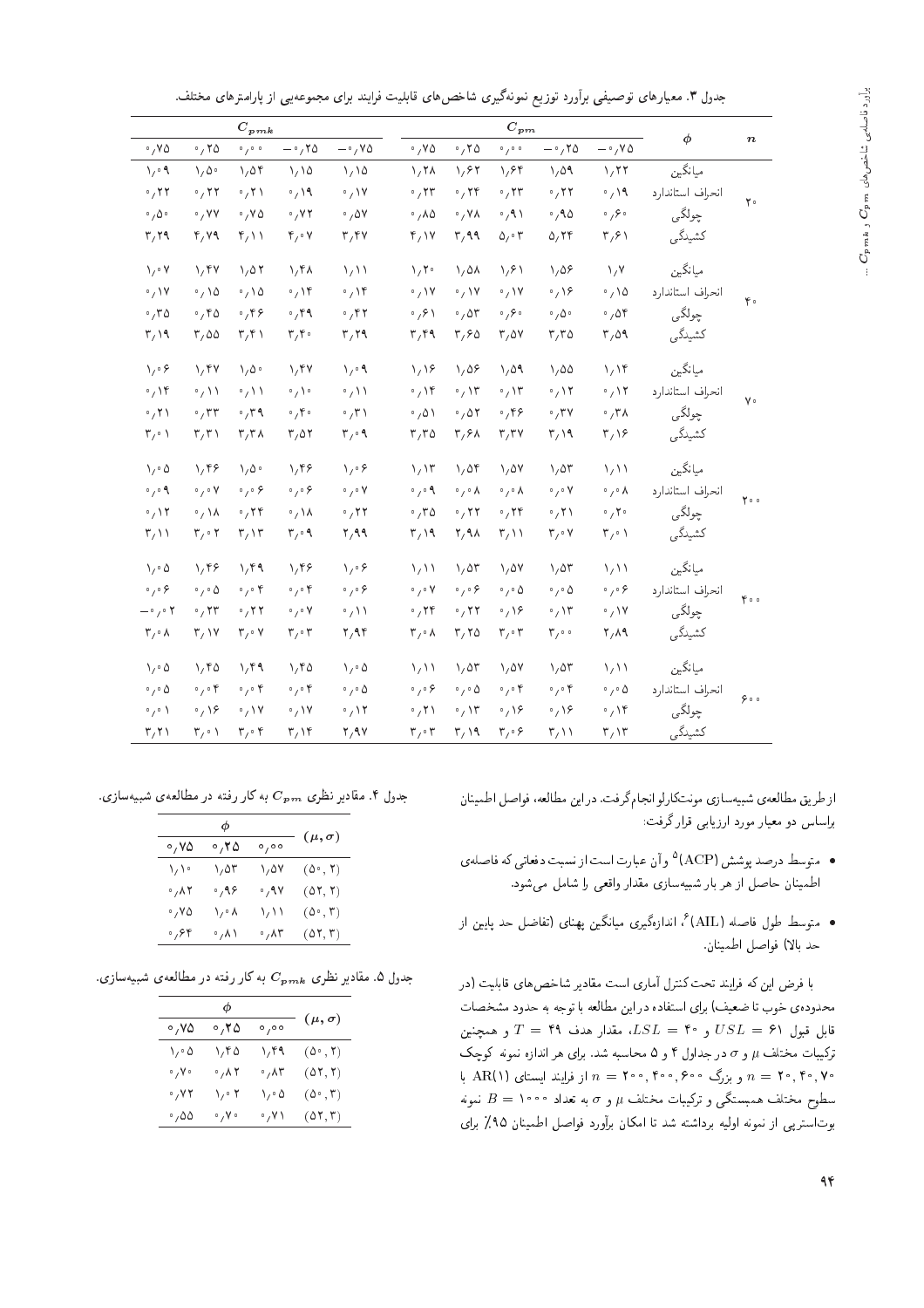شاخص قابلیت مذکور از روش های SB و BCa میسر شود. سپس، این شبیهسازی به تعداد ۱۰۰۰ = N بار دیگر تکرار شد تا ACP و AIL مشخص شود.

با توجه به مقدار مورد انتظار ۹۵٪، دفعات پوشش فواصل اطمينان حاصل ازكل شبیهسازی انجام شده برای هر حالت، یک متغیر تصادفی <mark>د</mark>وجمله $\frac{1}{2}$  با پارامترهای و ۱۰۰۰ =  $P = N$  است. بنابراین، یک فاصلهی اطمینان ۹۹٪ برای  $P = \langle A \rangle$ دفعات يوشش عبارت است از:

$$
\circ_1 90 \pm Z_{\circ_2 \circ \circ_3} \sqrt{\frac{(\circ_1 90) (\circ_1 \circ 0)}{\Delta \circ \circ_3}} = [\circ_1 900, \circ_1 990], \tag{19}
$$

يعني، براي حصول اطمينان ٩٩٪، يک فاصلهي اطمينان ٩٥٪ واقعي بايد درصد پوششی کمینه بین بازه فوق داشته باشد. پس از محاسبهی ACP در هر حالت و مقایسه با محدودهی قابل قبول، می توان تعداد دفعاتی ازکل حالتها راکه در آن مقدار ACP مناسب به دست می[ید و این نتایج را با معیار FTA نشان داد<sup>۷</sup>. با توجه به مطالب فوق، نتايج حاصل از روش هاي مختلف در بخش هاي زيرين بررسي شده است (میانگین ACP و AIL و تعداد FTA از جداول کلی بهازای تمامی ١٢ نتیجهی ممکن برای هر  $\phi$  یکسان و ترکیبات مختلف  $\sigma$  ، و  $n$  محاسبه، و بهدلیل تأثیرکم  $\mu$  و  $\sigma$  در نتایج جداول کامل، تنها خلاصه $\omega$  این موارد ارائه شده است).

 $C_{pm}$  خلاصه نتایج مربوط به شبیهسازی فواصل اطمینان ۹۵٪ برای شاخص در جدول ۶ ارائه شده است. چنان که ملاحظه میشود مقادیر ACP ارائه شده توسط روش های مختلف در حالت • = ﴾ با اندازه نمونه کم، ازکل ١٢ مورد بهترتیب در ۷ و ۳ مورد کمترین درصد پوشش مناسبی در محدوده قابل قبول داشتند، اما در حالتهای ۲۵؍۰ = |¢| و ۰٫۷۵ = |¢|، حتى یک مورد FTA مناسب برای روشهای مختلف به دست نیامد. این نتایج نشاندهندهی برتری نسبی روش SB تنها در حالت مستقل است. در همین شرایط و فقط با افزایش قابل توجه اندازه نمونه، نتایج در حالت • $\phi = 0$  با روشهای مختلف بهترتیب ۱۱ و ۱۲ مورد و در حالت ٢٥٪ = | $\phi$ |، بهترتیب ٢٠ و ٢١ مورد درصد پوشش مناسبی در محدوده

قابل قبول داشتند، اما در حالت ۷۵٫ • = |¢|، نتیجهی مناسبهی حاصل نشد. در تفسیر دلایل این امر میهتوان گفت که چون در روش بوتاسترپ نمونهگیری بهصورت تصادفی انجام میشود پس در اندازه نمونهی کم با توجه به ارائهی فواصل صدکی به روش BCa امکان اریب در برآورد وجود دارد در حالی که در روش SB فواصل همواره متقارن است. با افزایش قابل ملاحظهی اندازه نمونه چون خطای آماری در انجام برّآورد کاهش می،یابد نتایج هر دو روش SB و BCa ضمن بهبود، به یکدیگر نزديکتر مىشود.

Y خلاصه نتایج حاصل از شبیهسازی برای  $C_{pmk}$  به روش CBB در جدول  $\rm{ACP}$  گردآوری شد. نتایج در اندازه نمونهی کم و $\phi=\phi^+$  نشان داد که مقادیر بهترتیب در ۴ و ۴ مورد از کل ۱۲ مورد درصد پوششی قابل قبول داشتند. در حالت ۲۵؍• = |﴿| از کل ۲۴ موردی که درصد پوشش برای آنها محاسبه شد نتایج بهترتیب بهصورت ۴ و صفر به دست آمد. این نتایج حاکمی از عملکرد نسبتاً مناسب است. همچنین با افزایش پارامتر خودهمبستگی به ۷۵؍۰ =  $|\phi| = |\phi|$ ، پوششی حاصل نشد. در همین شرایط و تنها با افزایش اندازه نمونه، بهبود قابل ملاحظهیی در معیارهای اندازهگیری شده مشاهده شد، بهطوری که در حالت $\phi = \phi = 0$ ، از کل ۱۲ مورد ACP ارائهشده روش های مختلف بهترتیب در ۱۲ و ۱۲ مورد، در حالت  $|\phi| = \cdot$ ۲۵ م $|\phi| = |\phi|$  از کل ۲۴ مورد بهترتیب در ۲۱ و ۱۷ مورد و در حالت ۷۵  $|\phi| = |\phi|$ بهترتیب در ۵ و ۱ مورد درصد پوششی مناسبی داشتند که نشانگر عملکرد نسبتاً مناسب SB است.

از طرفی مطابق جداول ۶ و ۷، برای معیار AIL با اندازه نمونهی بزرگ در هر دو روشنتایج تقریباً مشابهی بهصورت کاهش در این مقادیر به دست آمد که نسبت به حالت اندازه نمونهى كم، افزايش دقت فواصل اطمينان را نشان مىداد. البته از لحاظ معیار AIL بین روشهای مختلف تفاوت معنیداری وجود ندارد. همچنین، با افزایش مقدار پارامتر خودهمبستگی بر میزان معیار AIL افزوده و درنتیجه، از دقت فاصلهى اطمينان كاسته مى شود.

| $\cdot$ , Y $\Delta$ |             | $\cdot$ , Y $\circ$ |  | 0/0.0 |                                                                                                                                                                                                                                                                                                                                                                                                              | $ \cdot$ , $\uparrow$ $\circ$ |  | $-\circ$ , Y $\circ$ |                                       |                |  |
|----------------------|-------------|---------------------|--|-------|--------------------------------------------------------------------------------------------------------------------------------------------------------------------------------------------------------------------------------------------------------------------------------------------------------------------------------------------------------------------------------------------------------------|-------------------------------|--|----------------------|---------------------------------------|----------------|--|
|                      | AIL FTA ACP |                     |  |       | روش AIL FTA ACP AIL FTA ACP AIL FTA ACP AIL FTA ACP بروشی                                                                                                                                                                                                                                                                                                                                                    |                               |  |                      |                                       |                |  |
|                      |             |                     |  |       | $\circ$ / $\lambda$ / $\lambda$ / $\lambda$ / $\lambda$ / $\lambda$ / $\lambda$ / $\lambda$ / $\lambda$ / $\lambda$ / $\lambda$ / $\lambda$ / $\lambda$ / $\lambda$ / $\lambda$ / $\lambda$ / $\lambda$ / $\lambda$ / $\lambda$ / $\lambda$ / $\lambda$ / $\lambda$ / $\lambda$ / $\lambda$ / $\lambda$ / $\lambda$ / $\lambda$ / $\lambda$ / $\lambda$ / $\lambda$ / $\lambda$ / $\lambda$                  |                               |  |                      |                                       | $\cdot$ , Y SB |  |
|                      |             |                     |  |       | $\circ$ $/$ $\uparrow$ $\uparrow$ $\circ$ $\circ$ $/$ $\downarrow$ $\uparrow$ $\uparrow$ $\uparrow$ $\uparrow$ $\uparrow$ $\uparrow$ $\uparrow$ $\uparrow$ $\uparrow$ $\uparrow$ $\uparrow$ $\uparrow$ $\uparrow$ $\uparrow$ $\uparrow$ $\uparrow$ $\uparrow$ $\uparrow$ $\uparrow$ $\uparrow$ $\uparrow$ $\uparrow$ $\uparrow$ $\uparrow$ $\uparrow$ $\uparrow$ $\uparrow$ $\uparrow$ $\uparrow$ $\uparrow$ |                               |  |                      | $\cdot$ , Y $\epsilon$ BCa            |                |  |
|                      |             |                     |  |       | $\circ_7$ ۲۲ $\circ$ $\circ_7$ ۹ $\circ$ $\circ_7$ ۹۷ ۹ $\circ_7$ ۹۵ $\circ_7$ ۹۵ $\circ_7$ ۹۵ $\circ_7$ ۹۴ $\circ_7$ ۹۴ $\circ_7$ ۹۶ $\circ$ $\circ_7$ ۹ $\circ$ SB                                                                                                                                                                                                                                         |                               |  |                      |                                       |                |  |
|                      |             |                     |  |       | $\circ$ <sub>,</sub> YT $\circ$ $\circ$ , A $\circ$ $\circ$ , AT $\circ$ , AT $\circ$ , AT $\circ$ , AT $\circ$ , AT $\circ$ , AQ $\circ$ , AP $\circ$                                                                                                                                                                                                                                                       |                               |  |                      | $\cdot$ , $\mathsf{A} \mathsf{A}$ BCa |                |  |

جدول ۶. مقایسه ی عملکرد برآوردکنندههای فاصلهیی شاخص  $C_{pm}$  به روش  $\mathbf{CBB}$  (فاصله ی اطمینان ۹۵٪).

|  |                                                                                                                                                       |  | جدول ۷. مقایسهی عملکرد برآوردکنندههای فاصلهیی شاخص $C_{pmk}$ به روش $\text{CBB}$ (فاصلهی اطمینان ۹۵٪). |  |  |  |  |  |  |
|--|-------------------------------------------------------------------------------------------------------------------------------------------------------|--|--------------------------------------------------------------------------------------------------------|--|--|--|--|--|--|
|  | بزرگ ۶۵ ۰٫۹۰ ۰٫۹۴ ۰٫۱۵ ۰٫۱۴ ۱۱ ۰٫۹۴ ۰٫۱۶ ۰ ۰٫۹۰ ۰٫۹۴ ۰٫۱۷ ۹ ۰٫۹۳ ۰٫۱۷ ۰ ۰٫۹۰ ۰٫۹۴<br>۲۲ ۰ ۰٫۹۰ ۰٫۱۶ ۹ ۰٫۹۴ ۰٫۱۵ ۱۲ ۰٫۹۴ ۰٫۱۴ ۱۲ ۰٫۹۵ ۰٫۱۶ ۵ ۰٫۹۴ ۰٫۱۶ |  |                                                                                                        |  |  |  |  |  |  |
|  |                                                                                                                                                       |  |                                                                                                        |  |  |  |  |  |  |
|  | ر<br>۳۹ ۰ ۰٫۷۲ ۰٫۴۵ ۰ ۰٫۸۷ ۰٫۴۳ ۳ ۰٫۹۰ ۰٫۳۹ ۰ ۰٫۸۹ ۰٫۳۶ ۵ ۰٫۷۶ BCa                                                                                    |  |                                                                                                        |  |  |  |  |  |  |
|  |                                                                                                                                                       |  |                                                                                                        |  |  |  |  |  |  |

| $\phi$                    | $-\circ$ , Y $\circ$ |                                                                                                                                                                                                                                                                                                                                                                                        | $ \cdot$ , $\tau$ $\circ$ |  | 0/0.0 |  | $^{\circ}$ , ۲۵ |             | $\cdot$ , Y $\circ$ |                              |
|---------------------------|----------------------|----------------------------------------------------------------------------------------------------------------------------------------------------------------------------------------------------------------------------------------------------------------------------------------------------------------------------------------------------------------------------------------|---------------------------|--|-------|--|-----------------|-------------|---------------------|------------------------------|
|                           |                      | روش AIL FTA ACP AIL FTA ACP AIL FTA ACP AIL FTA ACP بروش                                                                                                                                                                                                                                                                                                                               |                           |  |       |  |                 | AIL FTA ACP |                     |                              |
| $\cdot$ / $\wedge$ \ $SB$ |                      | $\circ$ $\circ$ $\gamma$ V $\circ$ $\circ$ $\circ$ $\gamma$ $\circ$ $\circ$ $\gamma$ $\gamma$ $\circ$ $\gamma$ $\gamma$ $\circ$ $\gamma$ $\circ$ $\gamma$ $\circ$ $\gamma$ $\circ$ $\gamma$ $\circ$ $\gamma$ $\circ$ $\gamma$ $\circ$ $\gamma$ $\circ$ $\gamma$ $\circ$ $\gamma$ $\circ$ $\gamma$ $\circ$ $\gamma$ $\circ$ $\gamma$ $\circ$ $\gamma$ $\circ$ $\gamma$ $\circ$ $\gamma$ |                           |  |       |  |                 |             |                     | $^{\circ}$ , 0.9. $^{\circ}$ |
|                           |                      |                                                                                                                                                                                                                                                                                                                                                                                        |                           |  |       |  |                 |             |                     | $\cdot$ , $\Delta V$         |
|                           |                      | $\mathsf{r}$ $\circ$ $\mathsf{r}$ $\circ$ $\mathsf{r}$ $\mathsf{r}$ $\circ$ $\mathsf{r}$ $\circ$ $\mathsf{r}$ $\circ$ $\mathsf{r}$ $\circ$ $\mathsf{r}$ $\circ$ $\mathsf{r}$ $\circ$ $\mathsf{r}$ $\circ$ $\mathsf{r}$ $\circ$ $\mathsf{r}$ $\circ$ $\mathsf{r}$ $\circ$ $\mathsf{r}$ $\circ$ $\mathsf{r}$ $\circ$ $\mathsf{r}$ $\circ$ $\$                                            |                           |  |       |  |                 |             |                     | $\circ$ , $\uparrow \circ$   |
|                           |                      | $\circ_1$ ۲۶ 1 $\circ_1$ ۹۰ $\circ_1$ ۱۶ ۱/۹ $\circ_1$ ۹۲ $\circ_1$ ۹۵ 1/1 $\circ_1$ ۹۵ $\circ_1$ ۱۴ 10 $\circ_1$ ۹۴ $\circ_1$ ۱۵ $\circ$ $\circ_1$ ۹ $\circ$ BCa                                                                                                                                                                                                                      |                           |  |       |  |                 |             |                     |                              |
|                           |                      |                                                                                                                                                                                                                                                                                                                                                                                        |                           |  |       |  |                 |             |                     |                              |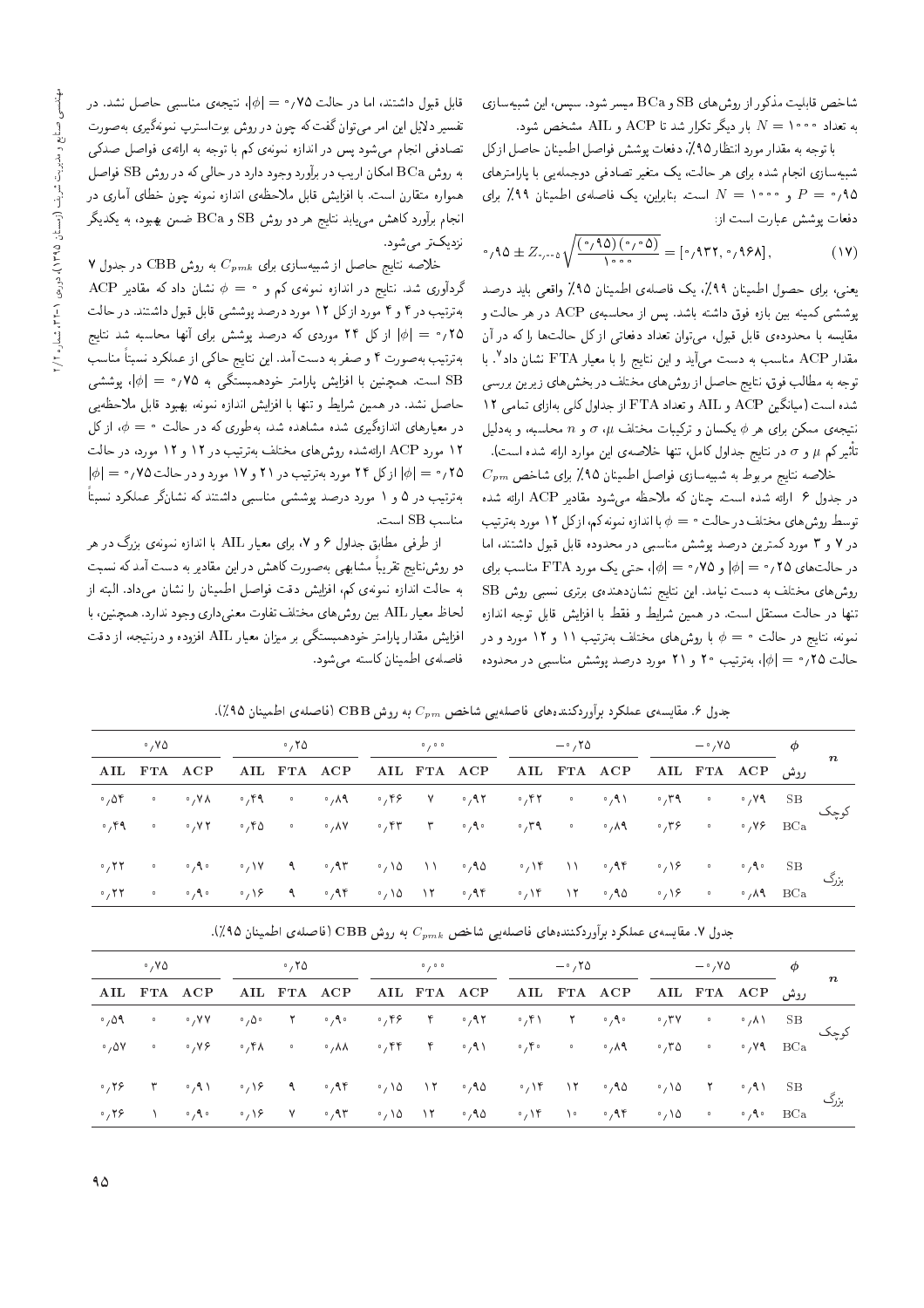در مقایسه با عوامل مهمتری که قبلاً ذکر شد دو عامل دیگر، یعنی µ و v، تاثیر<br>. چندانی بر نتایج ACP نداشتند. آنچه که از افزایش اندازه نمونه، چه در دامنه تغییرات کوچک و چه در دامنه تغییرات بزرگ، آشکار شد این بود که چنین تغییراتی افزایش مقادیر ACP را به دنبال داشت، اماکندی روند افزایشی ACP نیزکاملاً مشهود بود. با توجه به مطالب اين بخش، مىتوان نتايج مطالعات شبيهسازى را چنين خلاصه کرد:<br>-

- بهطور کلبی در حالت مستقل و تا حدودی برای حالت با همبستگی کم روش از عملکرد مناسبتری برای ارائهی فواصل اطمینان  $C_{pm}$  و  $\mathrm{SB}$  نسبت  $\mathrm{SB}$ به روش BCa برخوردار است.
- $\bullet$  با افزایش اندازه پارامتر خودهمبستگی، بهتدریج از میزان متوسط درصد پوشش کاسته مے شود.
- تغييرات اندازه نمونه بهصورت افزايشي غالباً افزايش ACP را بههمراه دارد كه  $\bullet$ دلیل<sub>ی</sub> بر کاهش خطای آماری است. البته بهتدریج، با افزایش اندازه نمونه، از روند افزایشی ACP کاسته میشود.
- تغییرات مقادیر میانگین و انحراف استاندارد نشان۵هنده، تاثیر ناچیز بر نتایج<br>مطلقه دار است.  $\text{ACP}$
- افزایش مقادیر میانگین، انحراف استاندارد و اندازه نمونه، وکاهش  $\phi$  نشانگر روند  $\bullet$ كاهشى AIL است.

### ۶. مقایسه با روشهای موجود در ادبیات

در بخش مقدمه اشاره شد که روشهای دیگری نیز برای ساختن فواصل اطمینان روی شاخص های قابلیت فرایند در حضور خودهمبستگی میان مشاهدات وجود دارد. در این قسمت، روش های مذکور با جزئیات معرفی و سپس با انجام شبیهسازی، نتايج حاصل با روش پيشنهادى مقايسه مىشود.

#### ۱.۶. روش های مختلف ارائهی فاصلهی اطمینان ۱.۱.۶. روش تقریبی گوئوارا و وارگاس

گوئوارا و وارگاس<sup>[۱۸</sup> با توسعه،ی مطالعه،ی ژانگ<sup>[۱۶]</sup> ابتدا روابطی برای برآورد انحراف<br>اسلندار مقابلیت استاندارد شاخص  $C_{pm}$  و  $C_{pm}$  در حضور دادههای خودهمبسته (۱ AR(۱) ارائه دادند:

$$
\hat{\sigma}_{C_{pm}} \approx C_p^{\dagger} \left[ \frac{\frac{\text{t}F(n,\rho_i)}{(n-1)^{\dagger}} + \frac{\text{t}g(n,\rho_i) + \xi^{\dagger}}{n}}{\text{f}[f(n,\rho_i) + \xi^{\dagger}]^{\dagger}} \right],
$$
\n
$$
(1\text{A})
$$

$$
\hat{\sigma}_{C_{pmk}} \approx C_{pk}^{\dagger} \left[ \frac{1}{f(n,\rho_i) + \xi^{\dagger}} \right] \times \begin{Bmatrix} \frac{F(n,\rho_i)}{\tau(n-1)^{\dagger} [f(n,\rho_i) + \xi^{\dagger}]^{\dagger}} + \\ \frac{g(n,\rho_i)}{\tau_n} \left[ \frac{1}{C_{pk}} + \frac{\xi \xi}{\tau [f(n,\rho_i) + \xi^{\dagger}]} \right]^{\dagger} \end{Bmatrix},
$$
\n(14)

كه در آنها  $C_p$  و  $C_p$  شاخصهای قابلیت فرایند متداول،  $\rho_i$  تابع خودهمبستگی مشاهدات در فواصل زمانی مختلف،  $F$  ،  $F$  و  $g$  توابعی از اندازه نمونه و تابع خودهمبستگی،و $\langle\sigma\cap T|/\sigma=1$ است. سپس با انجام برآورد نقطه یی شاخص های

20 و  $C_{pmk}$  و برآورد انحراف استاندارد أنها، برآورد فاصلهیی مطابق رابطهی ۲۰  $C_{pm}$ را پیشنهاد دادند:

$$
\hat{C} \pm k \hat{\sigma}_C \tag{1} \tag{1}
$$

كه براى مقادير مختلف k مىتوان به سطوحى از اطمينان دست يافت.

#### ۲.۱.۶. روش تقريبي والگرن

والگرن<sup>[۱۷]</sup> بهدنبال فاصلهی اطمینان ارائه شده در حالت مستقل توسط بویلزن<sup>ا ۱۱</sup>]<br>-- $AR(1)$  تقریبی از فاصلهی اطمینان $C_{pm}$ ، هنگامی که می توان دادهها را طبق فرایند با تابع خودهمبستگی نامعلوم مدل $\omega$ ازی کرد، بهصورت رابطه $\Omega$  '۲۱ به دست آورد

$$
\hat{C}_{pm}(\lambda \pm \frac{z_{\alpha}}{\sqrt{\gamma_{\hat{\nu}}}}),\tag{1}
$$

که در آن  $\alpha$  به عنوان برآورد درجه آزادی توزیع  $\chi^{\chi}$  مرکزی برای فرایند (۱)AR از  $\chi^{\chi}$  $\chi^{\dag}$  ورابطهی ۲۲ برآورد میشود (باید توجه داشت که برای مقادیر بزرگ  $\hat{\omega}$  توزیع $\chi^{\dag}$ مرکزی را می توان با توریع نرمال تقریب زد):

$$
\hat{\nu} = \frac{n\left(1 + \hat{\delta}^{\dagger}\right)^{\dagger}}{\frac{1 + \hat{\phi}^{\dagger}}{1 - \hat{\phi}^{\dagger}} + \mathbf{Y}\hat{\delta}^{\dagger}\frac{1 + \hat{\phi}}{1 - \hat{\phi}}},\tag{77}
$$

که در آن  $\delta^{\tau} = (\bar{x} - T)^{\tau}/S^{\tau}$  و  $\hat{\phi}$  ضریب خودهمبستگی برآوردشده مرتبه اول $\cdot$ 

#### است.<br>۱۶ ۳.۱.۶. روش ناپارامتری بوتاسترپ معمولی<br>اسلام

جعفریان و همکاران<sup>[۲۷]</sup> از روش بوتاسترپ معمولی درگامهای الگوریتم پیشنهادی<br>مصافیات چنین استفاده کردند:

- $x_1, x_7, ..., x_n$  اب جمعآوری دادههای اولیه $x_1, ..., x_n$
- ۲ . نمونهگیری بوتاستر پی ( $x_1^*,...,x_n^*$ ) به صورت تصادفی و با جایگذاری دادههای<br>الم اوليه.
	- . محاسبەی  $\hat{C}^* = \hat{C} \left( x_1^*,..., x_n^* \right)$  . ۳
	- $\hat{C}^*_1,...,\hat{C}^*_B$  . تکرار مراحل ۲ و ۳ به تعداد  $B$  بار برای به دست آوردن  $\hat{C}^*_3$ 
		- 0. ارائهى برأوردها و محاسبهى فاصلهى اطمينان مورد نظر.

 $\rm{OB-SB}$  لازم به ذكر است كه با توجه به مطالعات صورتگرفته فقط نتايج روش به علت عملكرد بهتر مقايسه مى شود.

#### ۲.۶. مقایسهی نتایج شبیهسازی

چنان که پیش تر ذکر شد، پس از معرفی سایر روش های مرتبط در ادبیات موضوع، به مقایسهی آنها با روش پیشنهادی پرداخته میشود.گوئوارا و وارگاس<sup>[۱۸]</sup> مطالعات<br>مسیحی استان استان اسلام اسلام اسلام برای استان میشود و میشود و میشود و میشود  $\Delta S L = -\mathbf{v}$ شبیهسازی در این زمینه انجام دادند و نتایج ACP را با .30 مقدار هدف  $T=0$ ، میانگین صفر، انحراف استاندارد ۱٫۵، اندازه نمونهی ضریب خودهمبستگی ۰٫۵ و ترکیبات مختلف k در ۰۰۰۰  $N=$  تکرار به دست آوردند. با در نظر گرفتن خلاصه نتایج گوئوارا و وارگاس (یعنبی G & V) مطابق جدول ٨ نتايج روش والگرن، روش OB-SB، و روش CBB-SB نيز محاسبه شد.

برای شاخص  $C_{pm}$  مشاهده میشود که روش والگرن عملکرد بهتری دارد و روش CBB-SB با اختلاف اندکی در مرتبهی بعدی قرار دارد. در مورد شاخص روش  ${\rm CBB\text{-}SB}$  بیشترین درصد پوشش را نشان میدهد. باید یادآور شویم  $C_{pmk}$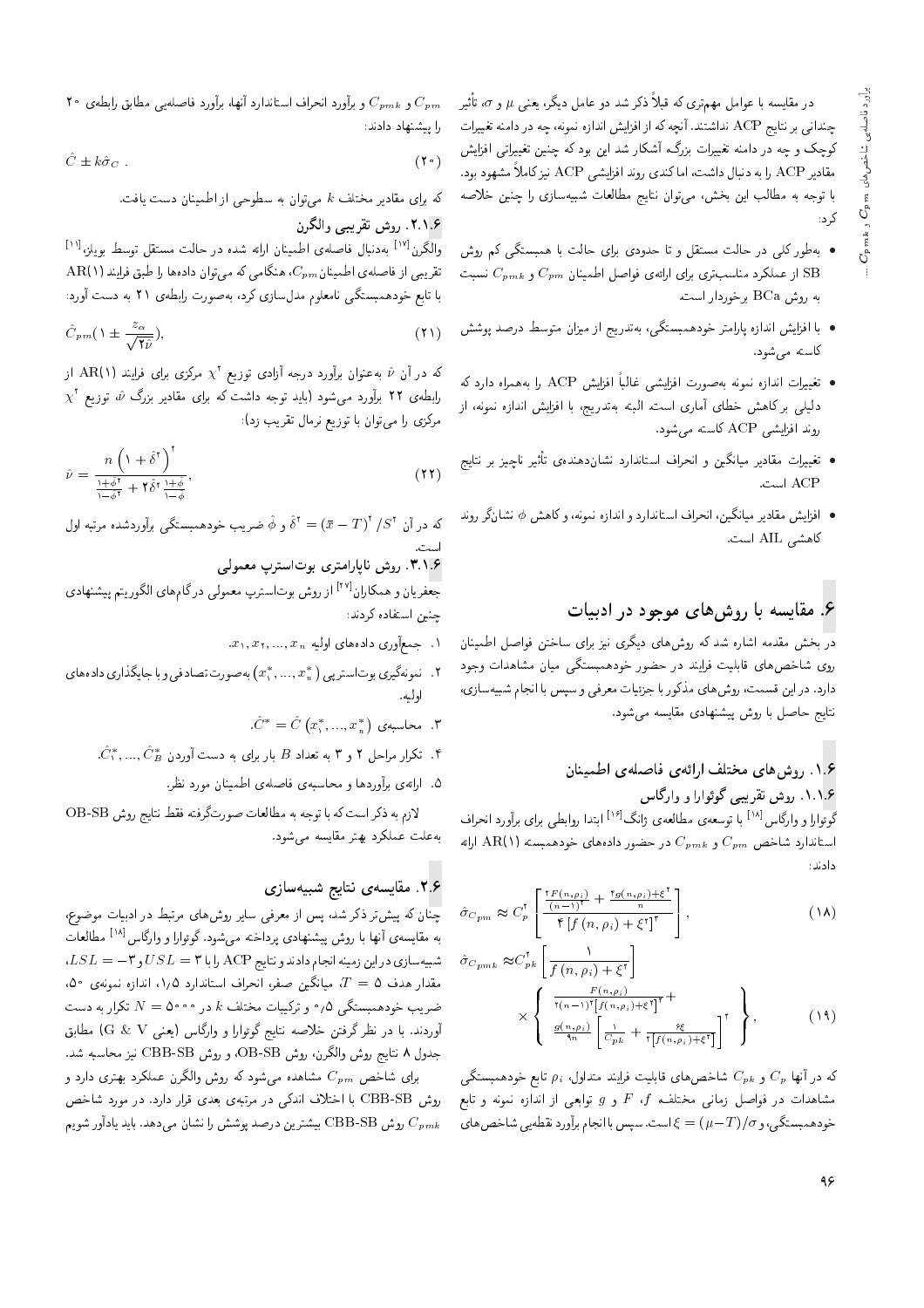| جدول ۸. مقایسه ی نتایج ACP روشهای مختلف تقریبی و ناپارامتری با سطوح |  |  |                                                         |  |
|---------------------------------------------------------------------|--|--|---------------------------------------------------------|--|
|                                                                     |  |  | $\cdot {\boldsymbol k} = {\boldsymbol z}_\alpha$ متفاوت |  |

|                      |                      | $\boldsymbol{k}$           |                            |          | شاخص قابليت |
|----------------------|----------------------|----------------------------|----------------------------|----------|-------------|
| ۳٫۵                  | ٣                    | ۲٫۵                        | ۲                          | روش      | فرايند      |
| $\cdot$ , $\wedge$ 9 | ۸۵، ۰                | $\circ$ , $\wedge$ $\circ$ | $\cdot$ , YF               | G & V    |             |
| $\cdot$ , 9, 9,      | ۸۹۰ ق                | ۹۶، ۰                      | ۰٫۹۱                       | Wallgren |             |
| $\cdot$ , 98         | $\cdot$ , 9 $\wedge$ | $\cdot$ , $\wedge$ ۴       | ٬٫۷۴                       | $OB-SB$  | $C_{pm}$    |
| $\cdot$ , 9 $\vee$   | 0,99                 | ۶٫۹۲                       | $\cdot$ , $\wedge$ $\circ$ | $CBB-SB$ |             |
| $\cdot$ , $\Delta r$ | ٬٫۴۸                 | $\circ$ , ۴ $\circ$        | $\cdot$ , ۳۳               | G & V    |             |
| $\cdot$ , 98         | .45                  | ۰٬۸۵                       | ۷۵، ۰                      | OB-SB    | $C_{pmk}$   |
| ۰٫۹۸                 | ۹۶، ۰                | ۶٫۹۳                       | ۸۶، ۰                      | $CBB-SB$ |             |

كه گرچه روش OB-SB در سطوح پايين & عملكرد نسبتاً مناسبى ندارد، اما با افزایش سطح k به مقادیر مطلوب نزدیکتر میشود. در همین رابطه، روش & G V ضعیفترین نتایج را در یی دارد.

# .<br>۷. نتیجهگیری و پیشنهادات

 $\overline{C}_{pm}$ هدف تحقیق حاضر بر ایجاد برآورد فاصله یی از شاخصهای  $\overline{C}_{pm}$  و  $\overline{C}_{pm}$  برای دادههای خودهمبسته (۱)AR معطوف بود که بهدلیل توزیع نامعلوم شاخصها در ۔<br>چنین شرایطی، استفاده از روش رایانهمحور بوتاسترپ بلوکی حلقوی با سازوکار

خاص بازنمونهگیری از مشاهدات پیشنهاد شد. مهم ترین مزیت این روش نسبت به روشهای تقریبی موجود در ادبیات در عدم نیاز به تشخیص الگوی خودهمبستگی ميان مشاهدات نهفته است.

بهمنظور ارزیابی الگوریتم پیشنهادی و مقایسه با سایر روشهای موجود در ادبیات، مطالعات شبیهسازی مختلفی انجام و نتایج آنها بررسی شد. در بررسی نتایج .<br>شبیهسازی برآورد توزیع نمونهگیری شاخصهای قابلیت فرایند، اثر خودهمبستگ<sub>ی</sub> در برآورد اریب انحراف استاندارد نمونهیی و نیز وجود اریب در برآوردکنندههای شاخص های قابلیت فرایند مورد تأیید قرار گرفت. بنابراین، بررسی شاخص های ۔<br>قابلیت فرایند استوار در حنین شرایطے ،مے تواند مورد توجه قرار گیرد. البته با افزایش اندازه نمونه، از میزان ار یب ها کاسته شد و برآوردهای دقیق تری به دست آمد. ارز پایی مطالعات شبیهسازی براساس معیارهای مختلف نشان داد که، بدون توجه به سطح همبستگی و روش بوتاسترپ مفروض، حدود ۹۵٪ روش SB، با فواصل متقارنبی بر مبنای توزیع نرمال، غالباً عملکرد بهتری دارد و با وجود این که در ارائهی روش BCa برای اصلاح اریب برآورد مورد نظر تلاش میشود، در این مطالعه از عملکرد ضعیفتری برخوردار است. با توجه به نتایج حاصل از انجام مقایسه با روش های موجود در ادبیات، روش والگرن برای برآورد فاصلهیی شاخص  $C_{pm}$  و روش AR(۱) بوتاسترپ بلوکی حلقوی برای شاخص  $C_{pmk}$  با دادههای خودهمبسته توصیه میشود. البته در شرایط عدم اطلاع از سطح خودهمبستگی، همواره روش بوتاسترپ بلوکی حلقوی برتری دارد. با این حال، توسعهی روشهای کاربردی .<br>موتاسترب برای دیگر الگوهای سریهای زمانی ایستا، فصلی و ناایستا و همچنین روشهای جایگزین برای تحلیل خودهمبستهی غیرنرمال زمینهی تحقیقات بیشتر نوشتار حاضر محسوب می شود.

- 1. moving block bootstrap
- 2. circular block bootstrap
- 3. standard bootstrap (SB)
- 4. biased-corrected and accelerated (BCa) percentile bootstrap
- 5. average coverage percentage
- 6. average interval length
- 7. frequency of total appropriate estimated ACF

#### منابع (References)

- 1. Hsiang, T.C. and Taguchi, G. "A tutorial on quality control and assurance - the Taguchi methods", ASA Annual Meeting, Las Vegas, Nevada, USA (1985).
- 2. Pearn, W.L., Kotz, S. and Johnson, N.L. "Distributional and inferential properties of process capability indices", Journal of Quality Technology,  $24(4)$ , pp. 216-231  $(1992)$ .
- 3. Nabatchian, M.R. and Shahriari, H. "Modification of the process apability index,  $C_{pm}$ , based on Taguchi studies", Proceedings of the 9th International Conference in Industrial Engineering Conference, Tehran, Iran (2013).
- 4. Ali, S. and Riaz, M. "On the generalized process capability under simple and mixture models", Journal of *Applied Statistics*,  $41(4)$ , pp. 832-852 (2014).
- 5. Besseris, G. "Robust process capability performance", The TQM Journal,  $26(5)$ , pp. 445-462 (2014).
- 6. Zhang, N.F., Stenback, G.A. and Wardrop, D.M. "Interval estimation of process capability index  $C_{pk}$ ",  $Commu$ nications in Statistics: Theory and Methods,  $19(12)$ , pp. 4455-4470 (1990).
- 7. Chou, Y.M., Owen, D.B. and Borrego, A.S.A. "Lower confidence limits on process capability indices", Journal of Quality Technology,  $22(3)$ , pp. 223-229 (1990).
- 8. Bissel, A.F. "How reliable is your capability index?", Applied Statistics,  $39(3)$ , pp. 331-340 (1990).
- 9. Frankllin, L.A. and Wasserman, G.S. "A note on the coservative nature of the tables of lower confidence limits for  $C_{pk}$  with a suggested correction", *Communications* in Statistics - Simulation and Computation,  $21(4)$ , pp. 926-932 (1992).
- 10. Kushler, R.H. and Hurley, P. "Confidence bounds for capability indices", Journal of Quality Technology, 24(4), pp. 188-195 (1992).
- 11. Boyles, R.A. "The taguchi capability index", Journal of Quality Technology,  $23(1)$ , pp. 17-26 (1991).